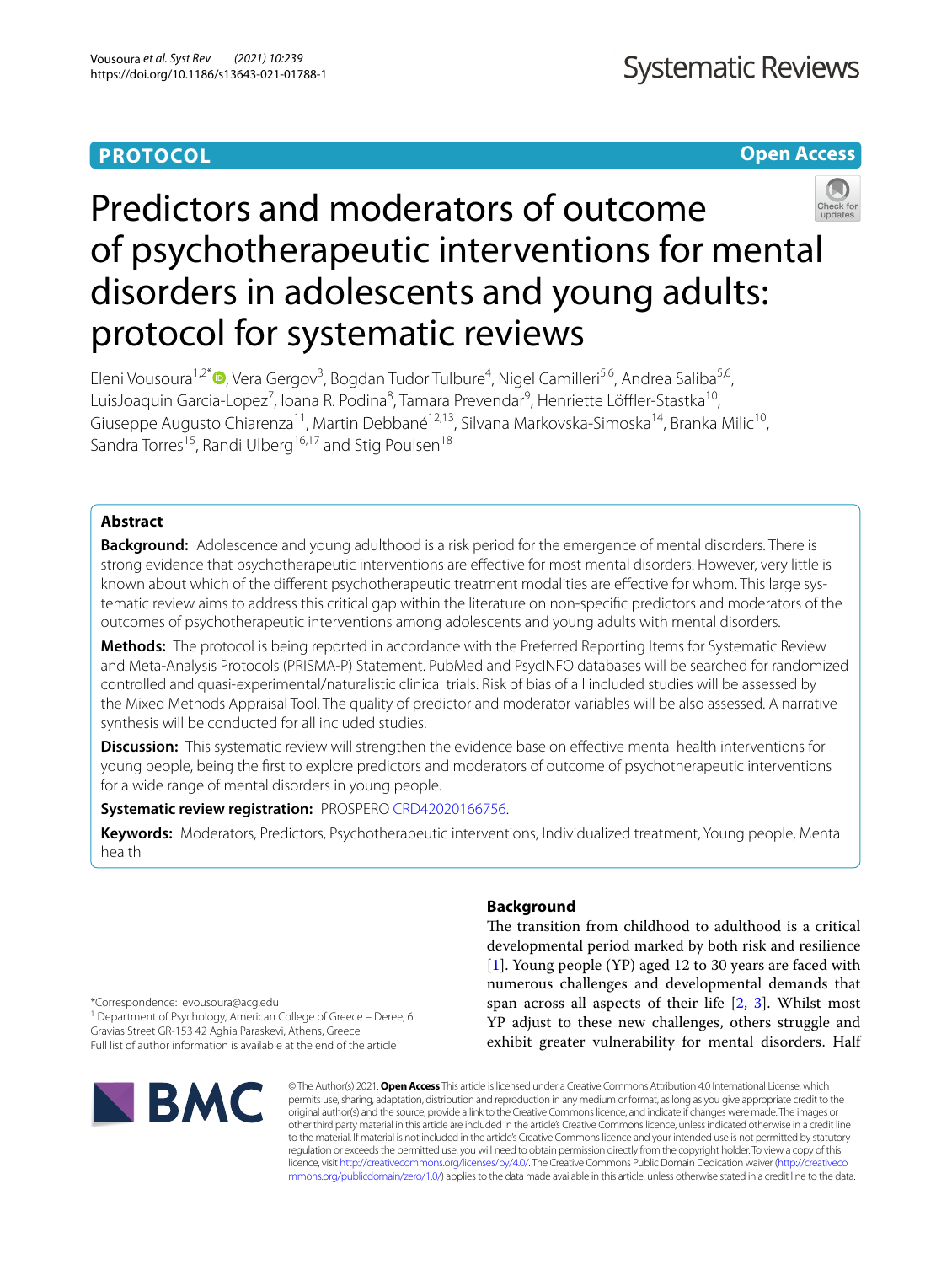of all mental disorders will manifest before the age of 14, and three quarters by the age of 24  $[4, 5]$  $[4, 5]$  $[4, 5]$  $[4, 5]$ , making adolescence and young adulthood a critical period for developing mental health disorders.

Studies show that mental health issues impact up to 40% of YP [[6,](#page-12-2) [7](#page-12-3)], whilst 20% of them formally meet the criteria for functionally impairing mental disorders [\[8](#page-12-4)]. Mental and substance use disorders are major contributors to disability in young people worldwide  $[9-11]$  $[9-11]$ , accounting for 16% of the global burden of disease and injury in people aged  $10-19$  years  $[12]$  $[12]$ . Moreover, there is strong evidence that mental health disorders in youth, when left untreated, tend to have a recurrent course that persists into adulthood  $[13]$  $[13]$  $[13]$ . The consequences of untreated disorders not only impair the individual, but afect society as a whole, through the continuance of psychiatric issues and the increased risk for secondary illnesses resulting in chronic morbidity and mortality, as well as impaired social and work performance [\[8](#page-12-4), [14](#page-12-9)]. Failure to address mental disorders among YP adequately can have devastating implications for both the present and future, limiting the opportunities of YP to lead healthy and fulflling lives [[12](#page-12-7)].

The evidence that adolescence and young adulthood constitute a sensitive window of opportunity emphasizes the need to address psychopathology at the population level, maximizing the efficiency, efficacy, and cost-efectiveness of interventions aimed at improving mental health. Untreated mental disorders are discerned as 'chronic disease' of the young, leading to persistent and long-term morbidity and mortality [\[15](#page-12-10)]. Effective psychotherapeutic treatment improves the course of mental disorders, by reducing the functional impairment and preventing the recurrence of mental disorders  $[16]$  $[16]$ . The list of psychotherapeutic interventions two decades ago developed for YP consisted of over 550 treatments [\[17](#page-12-12)]. Today, we know that diferent psychotherapy modalities (cognitive-behavioural, psychodynamic/psychoanalytic, interpersonal, family systems, humanistic/existential, experiential) are generally effective in treating adolescents and young adults [[18](#page-12-13), [19\]](#page-12-14). Whilst it has been shown that psychotherapeutic interventions provide some reduction in the burden of mental disorders compared to untreated YP  $[20, 21]$  $[20, 21]$  $[20, 21]$  $[20, 21]$  $[20, 21]$ , their overall effect on mental health outcomes is moderate [[22](#page-12-17), [23](#page-12-18)]. Furthermore, despite signifcant advances in psychotherapy research in the last decades, research fails to show an improvement of youth psychotherapy outcomes over the years [[24](#page-12-19), [25](#page-12-20)]. It is therefore important to investigate and elucidate the factors, which contribute to and infuence the outcome of psychotherapy interventions among YP in order to provide more efective and personalized care to this at-risk group  $[26]$  $[26]$ .

## **Predictors and moderators of psychotherapy outcome**

There is a growing consensus in the field of mental health that the focus of outcome research should be extended from the overall efectiveness of treatments (i.e. 'what works in general') to understanding which clinical factors render a given treatment particularly efective or inefective (i.e. 'what works for whom and under what circumstances') [\[27\]](#page-12-22). Such variables that might afect the strength or direction of the treatment response are described as *treatment predictors* and *moderators*. Both predictors and moderators account for the between-individuals variance of treatment outcome [\[28\]](#page-12-23). Predictors of treatment outcome are *pre-treatment* variables (although conceptually they can also represent variables measured during treatment) that infuence outcome regardless of treatment condition. In other words, they are *prognostic factors* [[29](#page-12-24)] that allow us to determine which patient may beneft most from a given treatment, and vice versa, which patient may respond less optimally or even worsen following a particular treatment. Moderators of treatment outcome, on the other hand, are pre-treatment variables that diferentially infuence outcome depending on treatment allocation. They reveal which characteristics render a particular treatment more efective than another. Treatment moderators, therefore, represent *prescriptive factors* that guide treatment decisions by for a given patient [\[29\]](#page-12-24).

Identifying patient and therapist characteristics which may have an infuence on clinical outcomes could help design personalized interventions tailored to the unique needs of YP, thus maximizing their efficacy  $[30]$ . The fndings of this research would provide a guideline for clinicians to help elucidate which YP would respond better to a particular intervention as compared to others, or for whom a particular psychotherapeutic intervention would prove to be inadequate or even ineffective [[31\]](#page-12-26). In terms of policy, identifying these subpopulations of YP might be used to inform service development for health and mental health initiatives. The benefits of identifying treatment predictors and moderators extend to research. Knowing which factors predict diferential response to treatment can maximize power in future clinical trials by clarifying the variables on which to stratify and improve validity by guiding the choice of exclusion and inclusion criteria [[32](#page-12-27)]. Conceptually, moderators may help signal diferential processes that operate in specifc subgroups, generating search for relevant mediator variables and processes, which is a much-needed direction of psychotherapy research.

Personalized medicine is rapidly emerging as a stateof-the-art approach to diagnostics and therapeutics and is beginning to revolutionize our health care systems, promising better treatment for all [[33](#page-12-28)]. In the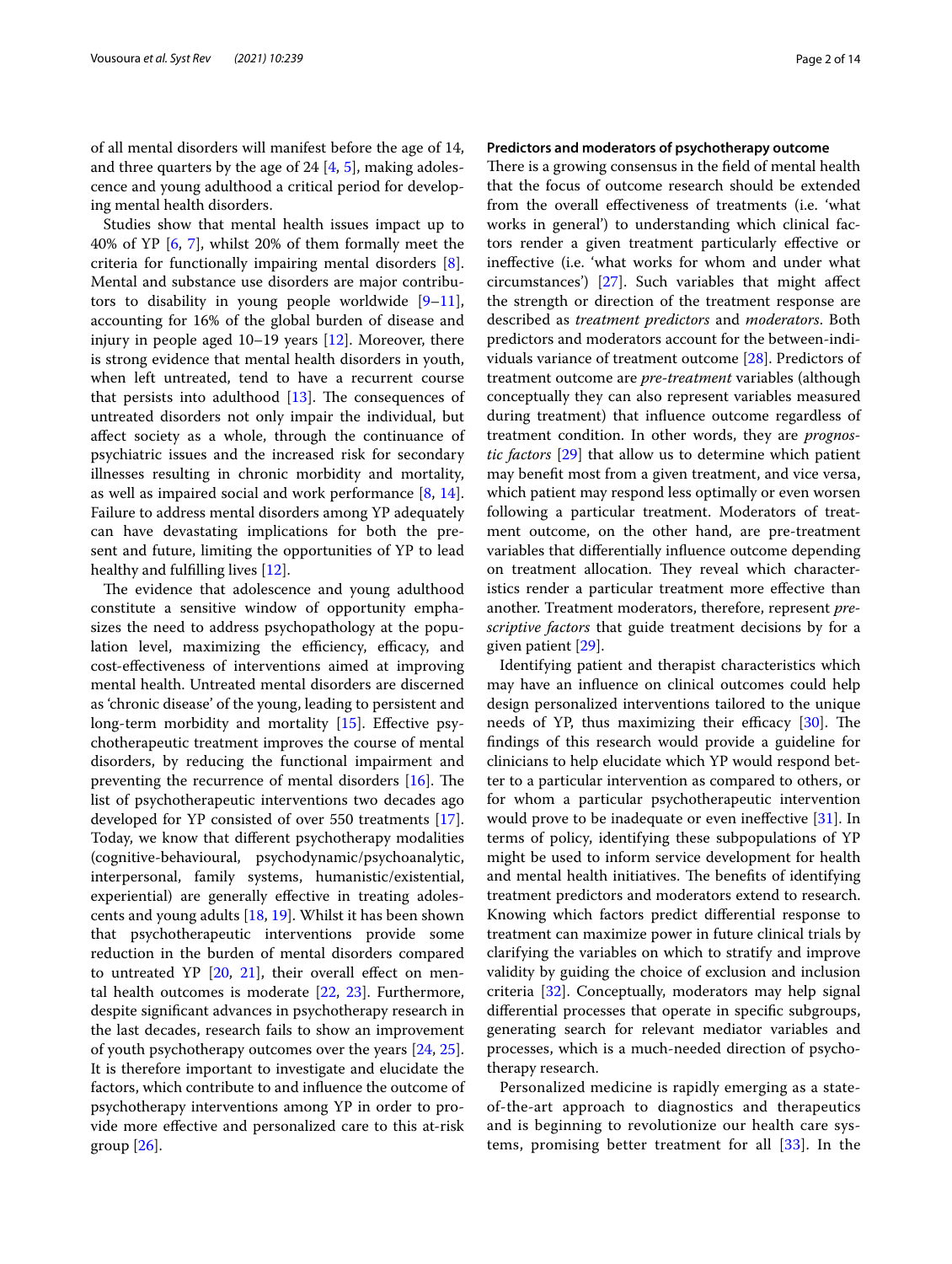feld of psychotherapy though, personalization of treatment has for long been a fragmented and unsystematic enterprise guided by clinical intuition rather than empirical evidence. In more recent years, advances in computational science have enabled psychotherapy researchers to develop and test methods of optimizing treatment packages for the individual patient [[34,](#page-12-29) [35\]](#page-12-30), although there are inconsistent fndings regarding the extent to which personalized treatment has in fact led to improved outcomes [\[36](#page-12-31), [37](#page-12-32)].

Despite the slow progress in the feld of treatment personalization, there is no doubt that a systematic synthesis of treatment predictors and moderators is the frst necessary step towards tailoring treatments for each person to maximize efectiveness [[28](#page-12-23)]. And whilst substantial ground has been covered in the adult literature [\[38](#page-12-33)[–40\]](#page-12-34), this is not the case in treatment for mental disorders in adolescents and young adults [[30\]](#page-12-25). What patient characteristics (predictors/moderators, e.g. gender, level of interpersonal problems, diagnosis) interfere with specifc treatment techniques in youth psychotherapy remains largely unknown. The majority of the scarce systematic reviews with YP have been conducted on anxiety and depressive disorders  $[41–43]$  $[41–43]$  $[41–43]$  $[41–43]$ , followed by non-suicidal self-injury  $[44]$  $[44]$ , paediatric obsessive–compulsive disorders [[45](#page-13-1)], anorexia and bulimia nervosa  $[46]$ , and autism spectrum disorder [[47\]](#page-13-3). Whilst some clinical, sociodemographic, and parental/familial variables have emerged as putative prognostic factors, the evidence is inconsistent and limited by underpowered and fawed research designs. Few studies have investigated transdiagnostic predictor and moderator variables of treatment outcome [e.g. 42], and several disorder groups have not yet been investigated for treatment predictors/moderators. Moreover, to our knowledge, no existing review has attempted to capture the entire developmental period from adolescence to young adulthood for a wide range of psychological disorders. Thus, there is an empirical knowledge gap on personalized mental health treatment for YP, which makes the goals for individualized treatment hard to reach [[30,](#page-12-25) [48\]](#page-13-4).

Recognizing this important gap in the literature, the European Cooperation in Science and Technology (COST) funded a 4-year program for the creation of a European Network on Individualised Psychotherapy Treatment of Young People with Mental Disorders (TREATme; [https://www.treat-me.eu/\)](https://www.treat-me.eu/). The main aim of the TREATme COST action is to create a European multidisciplinary researcher network focusing on stratifcation tools to individualize psychotherapy for YP with mental disorders. One of the deliverables of this COST action is to conduct a review of the current literature within the feld, so to elucidate putative specifc markers of changes in diferent therapeutic modalities.

The overarching aim of the proposed study is to carry out a number of systematic reviews of the published literature on predictors and moderators of the outcomes of psychotherapeutic interventions in YP with mental disorders. The objectives of this review are to  $(1)$  to identify predictors and moderators of psychotherapy treatment outcome for a variety of mental disorders among adolescents and young adults and (2) to evaluate the proportion of clinical trials adopting robust methodological practices in the assessment of these predictors and moderators.

# **Methods**

#### **Search strategy**

The review was written following the PRISMA for protocols guidelines (PRISMA-P  $[49]$ ) checklist. The population, intervention, comparison, outcome, and study design (PICOS) strategy [\[50](#page-13-6)] was used to specify the research question and guided the forming of the search string for this systematic review (see Table [1](#page-3-0) for full PICOS strategy). PubMed and PsycINFO electronic databases were used for a literature search until April 22, 2021. The protocol has been registered at The International Prospective Register of Systematic Reviews (PROS-PERO) with the registration number CRD42020166756.

Searches were conducted combining search strings for (a) psychotherapeutic intervention search terms, (b) mental disorder search terms, (c) age range search terms, and (d) study type terms. Controlled descriptors (i.e. PubMed MeSH terms, PsycINFO thesaurus) and their synonyms (keywords) were verified in each database. The search terms were combined using the Boolean operators 'AND' and 'OR'.

Searches were conducted separately for each mental disorder. The following mental disorder categories commonly reported among YP were chosen for inclusion: (a) anxiety, obsessive–compulsive and trauma-related disorders; (b) depressive and bipolar disorders; (c) psychotic disorders; (d) eating disorders; (e) personality disorders; (f) substance-related disorders; (g) autism spectrum disorders; (h) attention deficit/hyperactivity disorder; and (i) conduct disorders.

To ensure successful identifcation of relevant studies for the specifc age group targeted, we added age flters for 'adolescents' and 'young adults'. To identify clinical trials, we used the flter for study type, including 'clinical study' OR 'comparative study' in PubMed and 'clinical case study' OR 'clinical trial' OR 'empirical study' OR 'treatment outcome' in PsycINFO. Preliminary manual searches that were carried out with relevant search terms (clinical trial treatment response, treatment outcome, random allocation, controlled trial, efficacy, effectiveness)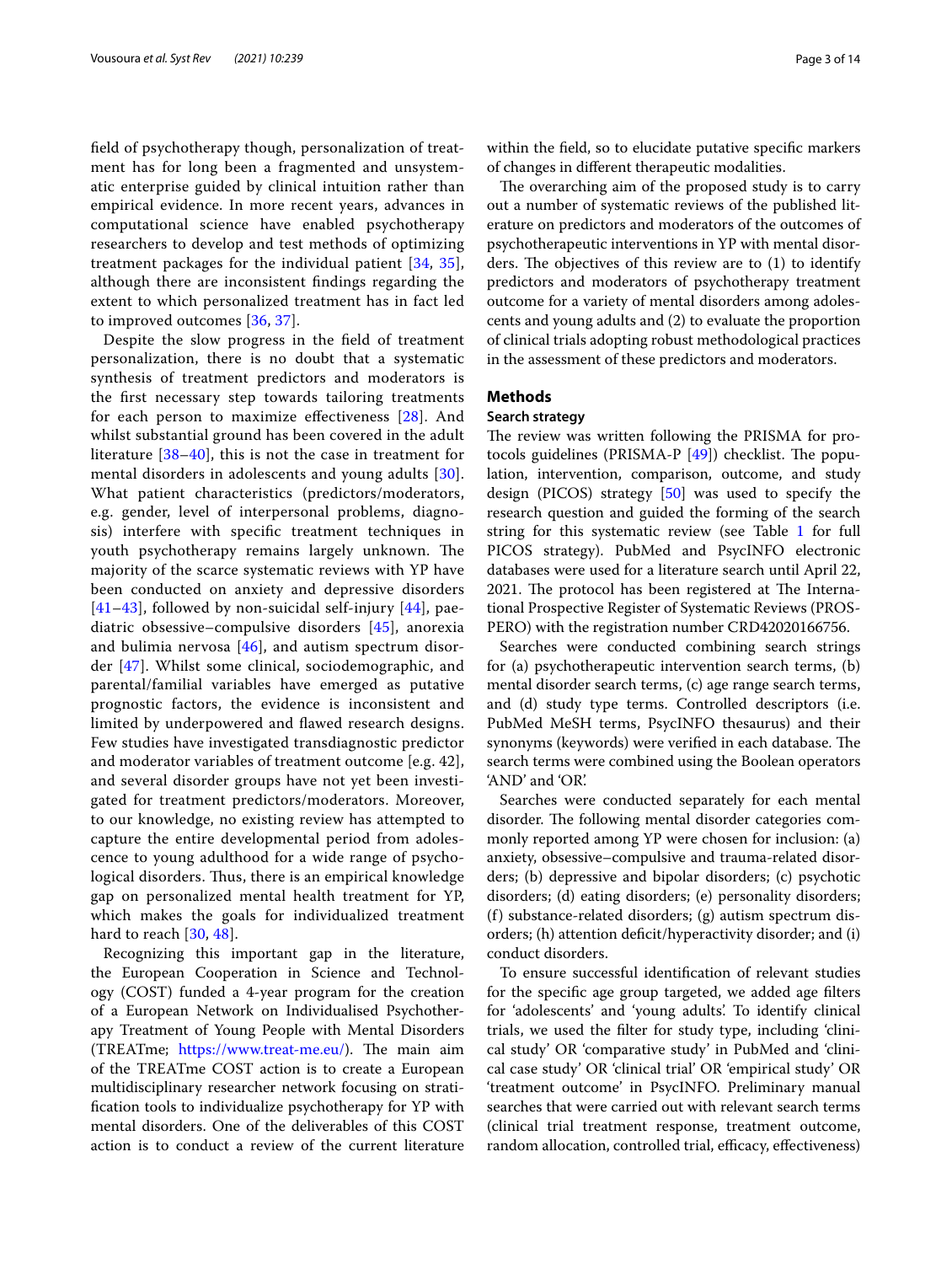# <span id="page-3-0"></span>**Table 1** PICOS and inclusion and exclusion criteria

| PICOS strategy | Include                                                                                                                                                                                                                                                                                                                                                                                                                                                                                                                                                                                                                                                                                                                                                                                                                                                                                                                                                                                                                                                                                                                                                                                                                                                                                                                                                                                                                                                                                                                                                                                                                                                                                                                                                                                                                                                                                                                                                                                                                                                                                                                                                                                                                            | Exclude                                                                                                                                                                           |
|----------------|------------------------------------------------------------------------------------------------------------------------------------------------------------------------------------------------------------------------------------------------------------------------------------------------------------------------------------------------------------------------------------------------------------------------------------------------------------------------------------------------------------------------------------------------------------------------------------------------------------------------------------------------------------------------------------------------------------------------------------------------------------------------------------------------------------------------------------------------------------------------------------------------------------------------------------------------------------------------------------------------------------------------------------------------------------------------------------------------------------------------------------------------------------------------------------------------------------------------------------------------------------------------------------------------------------------------------------------------------------------------------------------------------------------------------------------------------------------------------------------------------------------------------------------------------------------------------------------------------------------------------------------------------------------------------------------------------------------------------------------------------------------------------------------------------------------------------------------------------------------------------------------------------------------------------------------------------------------------------------------------------------------------------------------------------------------------------------------------------------------------------------------------------------------------------------------------------------------------------------|-----------------------------------------------------------------------------------------------------------------------------------------------------------------------------------|
| P-population   | Adolescents (12-18 years) and young adults (19-30 years) with<br>a mental disorder diagnosis: anxiety, obsessive-compulsive<br>and trauma-related disorders, depressive and bipolar disorders,<br>psychotic disorders, eating disorders, personality disorders,<br>substance-related disorders, autism, attention deficit/ hyperac-<br>tivity disorder, conduct disorders<br>Filters:                                                                                                                                                                                                                                                                                                                                                                                                                                                                                                                                                                                                                                                                                                                                                                                                                                                                                                                                                                                                                                                                                                                                                                                                                                                                                                                                                                                                                                                                                                                                                                                                                                                                                                                                                                                                                                              | Age range or mean age of participants under 12 or over 30 years.<br>Participants not being diagnosed or having disorder-specific<br>symptoms below the agreed-upon cut-off point. |
|                |                                                                                                                                                                                                                                                                                                                                                                                                                                                                                                                                                                                                                                                                                                                                                                                                                                                                                                                                                                                                                                                                                                                                                                                                                                                                                                                                                                                                                                                                                                                                                                                                                                                                                                                                                                                                                                                                                                                                                                                                                                                                                                                                                                                                                                    |                                                                                                                                                                                   |
|                |                                                                                                                                                                                                                                                                                                                                                                                                                                                                                                                                                                                                                                                                                                                                                                                                                                                                                                                                                                                                                                                                                                                                                                                                                                                                                                                                                                                                                                                                                                                                                                                                                                                                                                                                                                                                                                                                                                                                                                                                                                                                                                                                                                                                                                    |                                                                                                                                                                                   |
|                | adolescent OR young adult<br>Keywords:<br><b>Anxiety Disorders:</b> anxiety disorder; neurotic disorder; panic<br>disorder; agoraphobia; social phobia; social anxiety; mutism;<br>separation anxiety; phobic disorder; phobia; generalized anxi-<br>ety; obsessive compulsive; ocd; hoarding; body dysmorphic<br>disorder; body image disorder; trichotillomania; hair pulling<br>disorder; excoriation disorder; dermatillomania; skin picking<br>disorder; trauma and stressor related disorders; traumatic<br>stress disorder; posttraumatic stress disorder; stress disorder,<br>post-traumatic; ptsd; acute stress disorder; adjustment disorder;<br>Depressive Disorders: mood disorder; depressive disorder;<br>depression; affective disorder; dysthymic disorder; dysthymia;<br>premenstrual dysphoric disorder; seasonal affective. <b>Bipolar</b><br><b>Disorders:</b> bipolar and related disorders; bipolar disorder;<br>mania; manic depression; bipolar depression; pediatric bipolar;<br>cyclothymic disorder; cyclothymia. Psychotic disorders: schiz-<br>ophrenia spectrum and other psychotic disorders; psychotic<br>disorder; psychosis; psychoses; schizophrenia; schizoaffective;<br>schizophreniform; reactive psychosis; reactive psychoses.<br><b>Eating disorders:</b> feeding and eating disorder; feeding<br>disorder; eating disorder; anorexia; bulimia; binge eating; pica;<br>rumination disorder; avoidant restrictive food intake; arfid;<br>avoidant eating; purging disorder; night eating syndrome; food<br>addiction; orthorexia; ednos; ofsed. Personality disorders:<br>personality disorder, schizotypal personality, schizoid personal-<br>ity; paranoid personality; narcissistic personality; borderline<br>personality; histrionic personality; antisocial personality; obses-<br>sive compulsive personality; avoidant personality; dependent<br>personality; character pathology; character neurosis; axis II<br>disorder. <b>Substance use disorders:</b> substance related disorder;<br>substance use disorder; substance abuse; substance misuse;<br>substance dependence; addiction; drug use; drug abuse;<br>drug addiction; alcohol related disorder; alcohol use disorder; |                                                                                                                                                                                   |
|                | alcohol abuse; alcohol dependence; alcoholism; amphetamine;<br>cocaine; inhalant; marijuana; cannabis; opioid; heroin; opium;<br>morphine; hallucinogen; tobacco; nicotine; smoking; polydrug;<br>stimulant; substance induced psychosis; substance induced                                                                                                                                                                                                                                                                                                                                                                                                                                                                                                                                                                                                                                                                                                                                                                                                                                                                                                                                                                                                                                                                                                                                                                                                                                                                                                                                                                                                                                                                                                                                                                                                                                                                                                                                                                                                                                                                                                                                                                        |                                                                                                                                                                                   |
|                | psychotic disorder; drug psychosis; drug psychoses. <b>Autism</b> :<br>autistic spectrum disorder; autism spectrum disorder; autistic<br>disorder; autism; asperger syndrome; asperger; asperger's; child<br>development disorders, pervasive; pervasive child develop-                                                                                                                                                                                                                                                                                                                                                                                                                                                                                                                                                                                                                                                                                                                                                                                                                                                                                                                                                                                                                                                                                                                                                                                                                                                                                                                                                                                                                                                                                                                                                                                                                                                                                                                                                                                                                                                                                                                                                            |                                                                                                                                                                                   |
|                | ment disorder. <b>ADHD</b> : attention deficit disorder; adhd; hyperki-<br>netic disorder; attention deficit hyperactivity disorder. Conduct<br>disorders: conduct; conduct disorder; oppositional defiant;                                                                                                                                                                                                                                                                                                                                                                                                                                                                                                                                                                                                                                                                                                                                                                                                                                                                                                                                                                                                                                                                                                                                                                                                                                                                                                                                                                                                                                                                                                                                                                                                                                                                                                                                                                                                                                                                                                                                                                                                                        |                                                                                                                                                                                   |
|                | defiant disorder; externalizing behavior; externalizing behavior;<br>antisocial behavior; antisocial behaviour                                                                                                                                                                                                                                                                                                                                                                                                                                                                                                                                                                                                                                                                                                                                                                                                                                                                                                                                                                                                                                                                                                                                                                                                                                                                                                                                                                                                                                                                                                                                                                                                                                                                                                                                                                                                                                                                                                                                                                                                                                                                                                                     |                                                                                                                                                                                   |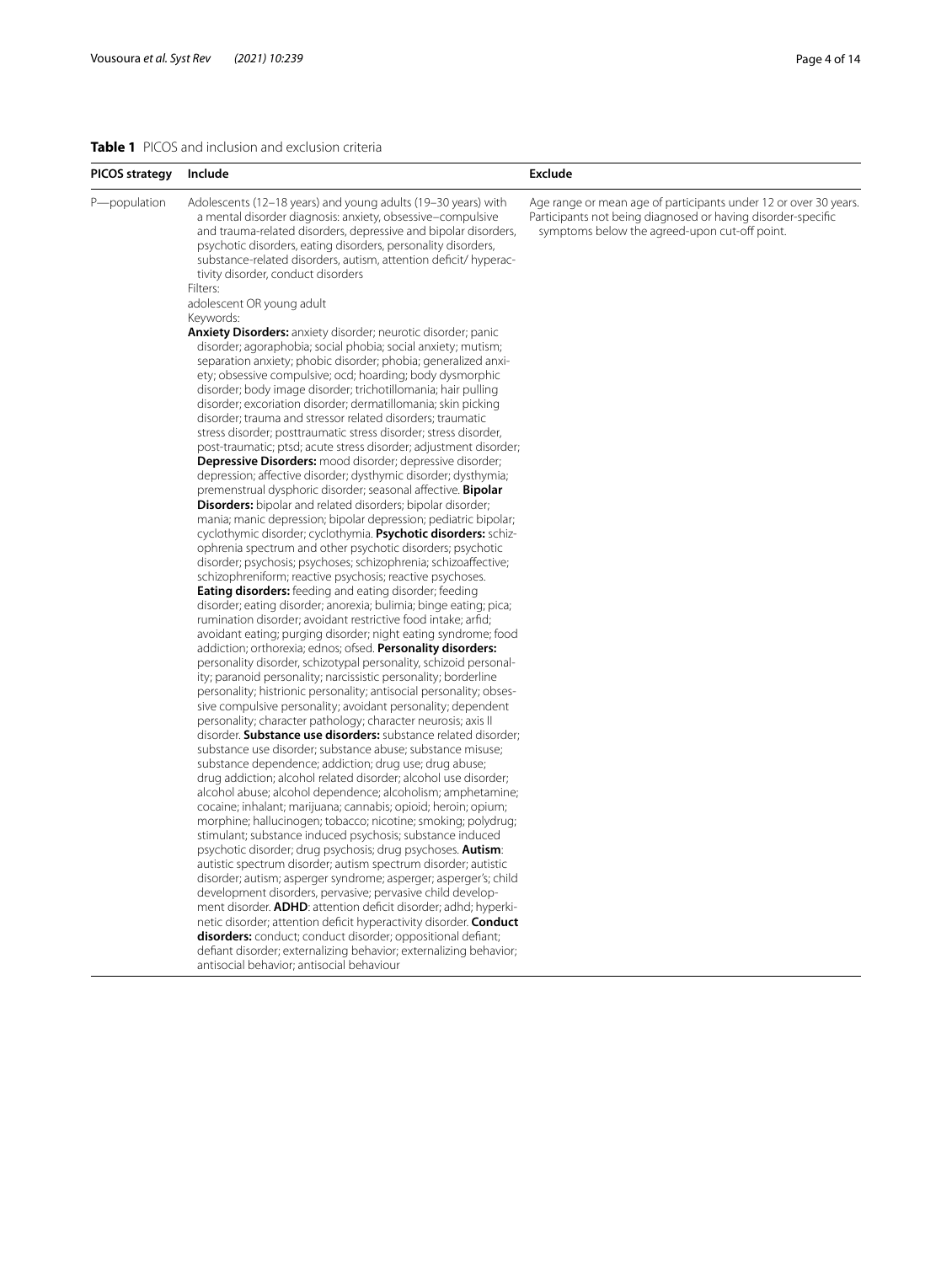# **Table 1** (continued)

| PICOS strategy | Include                                                                                                                                                                                                                                                                                                                                                                                                                                                                                                                                                                                                                                                                                                                                                                                                                                                                                                   | Exclude                                                                                                                                 |
|----------------|-----------------------------------------------------------------------------------------------------------------------------------------------------------------------------------------------------------------------------------------------------------------------------------------------------------------------------------------------------------------------------------------------------------------------------------------------------------------------------------------------------------------------------------------------------------------------------------------------------------------------------------------------------------------------------------------------------------------------------------------------------------------------------------------------------------------------------------------------------------------------------------------------------------|-----------------------------------------------------------------------------------------------------------------------------------------|
| l—intervention | Psychotherapeutic interventions:<br>Keywords: Psychotherapy; Psychotherapeutic treatment; Psycho-<br>therapeutic intervention; Psychological therapy; Psychological<br>treatment; Psychological intervention; Psychosocial therapy;<br>Psychosocial treatment; Psychosocial intervention; Supportive<br>therapy<br>Supportive treatment; Counselling; Counseling; Motivational<br>interviewing; Psychoeducation; Psychoeducational; Cogni-<br>tive therapy; Cognitive analytic therapy; Behavioral therapy;<br>Behavioural therapy;<br>CBT; Psychoanalysis; Psychodynamic therapy; Psychoanalytic<br>therapy;<br>Dynamic therapy; Transference focused (therapy); Mentalization<br>based (therapy); Metacognitive therapy; Interpersonal therapy;<br>Interpersonal and social rhythm therapy; Schema therapy;<br>Schema-focused therapy;                                                                  | Prevention programs.<br>Studies testing interventions using only medication arms.<br>Studies with interventions targeting only parents. |
|                | Acceptance and Commitment Therapy; Acceptance based<br>(therapy); Problem solving therapy; Problem solving treatment;<br>Insight oriented therapy; Rational emotive; Solution focused<br>therapy; Family therapy<br>Family systems therapy; Parenting intervention; Parent man-<br>agement training; Group therapy; Mind-Body Therapy; Art<br>Therapy; Dance Therapy; Music Therapy; Play Therapy; Expres-<br>sive therapy; Cognitive remediation; Cognitive training; Behav-<br>ioral activation; Behavioural activation; Behavior activation;<br>Behavioral weight control; Behavioural weight control; Applied<br>behavior analysis; Applied behaviour analysis; Attention bias<br>modification; Exposure and response prevention; Exposure<br>therapy; Systematic Desensitization; Eye movement desensiti-<br>zation reprocessing; EMDR; Psychology biofeedback; Hypnosis;<br>Mindfulness; Relaxation |                                                                                                                                         |
| C-comparison   |                                                                                                                                                                                                                                                                                                                                                                                                                                                                                                                                                                                                                                                                                                                                                                                                                                                                                                           | No exclusion criteria.                                                                                                                  |
| O-outcome      | Quantitative studies including pre- and post-measurement<br>published in peer-review journals                                                                                                                                                                                                                                                                                                                                                                                                                                                                                                                                                                                                                                                                                                                                                                                                             | Qualitative studies.<br>Dissertations.<br>Book chapters.                                                                                |
| S-study design | Clinical outcome trials: RCT, controlled trials, empirical trials,<br>naturalistic setting, case studies<br>Filters: Clinical Trial OR Comparative study                                                                                                                                                                                                                                                                                                                                                                                                                                                                                                                                                                                                                                                                                                                                                  | Case studies where $n < 10$ or results not being reported in group<br>level.                                                            |

yielded comparable results to the filters selected. This was used to determine that the chosen flters had adequate sensitivity.

Capitalizing on the culturally diverse background of our research team, we had no a priori restriction regarding the language of the published full text, in order to increase the yield of appropriate articles and, thus, the generalizability of our fndings. However, it was decided that the title and abstract must be available in English to be searchable by English keywords and for all team members to be able to appraise the study design.

One researcher (VG) formed the fnal search strings in collaboration with information specialists and conducted the searches. Two researchers (EV and SP) performed the searches independently to cross-check the results. The open access bibliographic software Mendeley was used to store, organize, and manage all the references and ensure a systematic and comprehensive search. Duplicate publications from the database search results were removed. An example of a search strategy for the PubMed database for anxiety disorders is presented in Table [2](#page-5-0) and for PsycINFO in Table [3](#page-6-0).

#### **Study selection criteria**

Eligibility of outcome studies was determined with the following criteria, specifed by two researchers (BT, VG): (a) clinical outcome study (b) with at least one treatment condition involved being a psychotherapeutic intervention of any length or orientation for (c) adolescents or young adults aged 12–30 years (d) with specifed mental disorders (e) as determined by DSM-5, ICD-10, or other diagnostic criteria or high level of symptoms on at least one relevant self-report measure (above the defned cut-of point for that measure), which (f) reports on the relationship between baseline variables and treatment outcome. In addition, the study must be published in a peer-review journal, and at least the title and abstract must be published in English.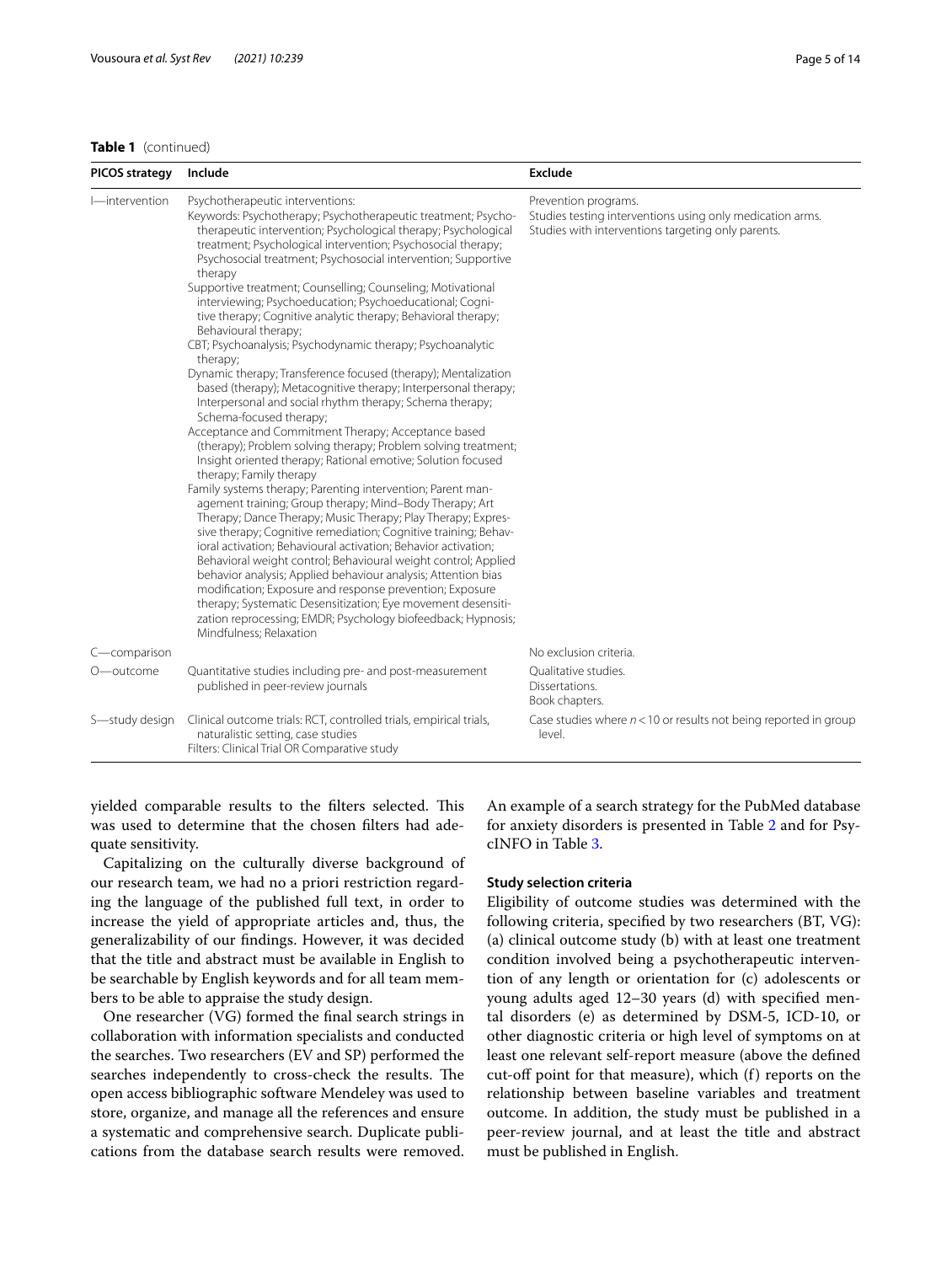#### <span id="page-5-0"></span>**Table 2** Search strategy for anxiety disorders on PubMed

#### **Search terms for all disorders:**

#### **1. Treatments:**

"psychotherapy"[MeSH Terms] OR "psychotherapy"[All Fields] OR "psychotherapeutic treatment"[All Fields] OR "psychotherapeutic treatments"[All Fields] OR "psycho-therapeutic treatment"[All Fields] OR "psychotherapeutic intervention"[All Fields] OR "psychotherapeutic interventions"[All Fields] OR "psychological therapy"[All Fields] OR "psychological therapies"[All Fields] OR "psychological treatment"[All Fields] OR "psychological treatments"[All Fields] OR "psychological intervention"[All Fields] OR "psychological interventions"[All Fields] OR "psychosocial therapy"[All Fields] OR "psychosocial therapies"[All Fields] OR "psychosocial treatment"[All Fields] OR "psychosocial treatments"[All Fields] OR "psychosocial intervention"[All Fields] OR "psychosocial interventions"[All Fields] OR "supportive therapy"[All Fields] AND "supportive therapies"[All Fields] OR "supportive treatment"[All Fields] OR "supportive treatments"[All Fields] OR "counseling"[MeSH Terms] OR "counselling"[All Fields] OR "counseling"[All Fields] OR "motivational interviewing"[All Fields] OR "psychoeducation"[All Fields] OR "psychoeducational"[All Fields] OR "psycho-education"[All Fields] OR "psycho-educational"[All Fields] OR "cognitive therapy"[All Fields] OR "cognitive therapies"[All Fields] OR "behavioural therapy"[All Fields] OR "behavioural therapies"[All Fields] OR "behavioral therapy"[All Fields] OR "behavioral therapies"[All Fields] OR "cbt"[All Fields] OR "psychoanalysis"[MeSH Terms] OR "psychoanalysis"[All Fields] OR "psychodynamic therapy"[All Fields] OR "psychodynamic therapies"[All Fields] OR "psychoanalytic therapy"[All Fields] OR "psychoanalytic therapies"[All Fields] OR "dynamic therapy"[All Fields] OR "dynamic therapies"[All Fields] OR "transference focused"[All Fields] OR "mentalization based"[All Fields] OR "metacognitive therapy"[All Fields] OR "metacognitive therapies"[All Fields] OR "interpersonal therapy"[All Fields] OR "interpersonal therapies"[All Fields] OR "interpersonal and social rhythm therapy"[All Fields] OR "schema therapy"[All Fields] OR "Schema-focused Therapy"[All Fields] OR "Schema-focused Therapy"[All Fields] OR "acceptance and commitment therapy"[All Fields] OR "acceptance based"[All Fields] OR "problem solving therapy"[All Fields] OR "problem solving therapies"[All Fields] OR "problem solving treatment"[All Fields] OR "problem solving treatments"[All Fields] OR "insight oriented therapy"[All Fields] OR "insight oriented therapies"[All Fields] OR "rational emotive"[All Fields] OR "solu‑ tion focused therapy"[All Fields] OR "solution focused therapies"[All Fields] OR "family therapy"[All Fields] OR "family therapies"[All Fields] OR "family systems therapy"[All Fields] OR "parenting intervention"[All Fields] OR "parenting interventions"[All Fields] OR "parent management training"[All Fields] OR "group therapy"[All Fields] OR "group therapies"[All Fields] OR "mind–body therapies"[MeSH Terms] OR "mind body therapy"[All Fields] OR "mind body therapies"[All Fields] OR "art therapy"[All Fields] OR "art therapies"[All Fields] OR "dance therapy"[All Fields] OR "dance therapies"[All Fields] OR "music therapy"[All Fields] OR "music therapies"[All Fields] OR "play therapy"[All Fields] OR "play therapies"[All Fields] OR "expressive therapy"[All Fields] OR "expressive therapies"[All Fields] OR "cognitive remediation"[All Fields] OR "cognitive training"[All Fields] OR "behavioral activation"[All Fields] OR "behavior activation"[All Fields] OR "behavioural activation"[All Fields] OR "applied behavior analysis"[All Fields] OR "applied behaviour analysis"[All Fields] OR "behavioral weight control"[All Fields] OR "behavioural weight control"[All Fields] OR "attention bias modifcation"[All Fields] OR (("attention"[MeSH Terms] OR "attention"[All Fields]) AND bias-modifcation[All Fields]) OR "exposure and response prevention"[All Fields] OR (exposure[All Fields] AND "response prevention"[All Fields]) OR "exposure therapy"[All Fields] OR "systematic desensitization"[All Fields] OR "eye movement desensitization reprocessing"[All Fields] OR "emdr"[All Fields] OR "psychology biofeedback"[All Fields] OR "hypnosis"[All Fields] OR "mindfulness"[All Fields] OR "relaxation"[MeSH Terms]

#### **2. Age:**

("adolescent"[MeSH Terms] OR "adolescent"[All Fields] OR "adolescents"[All Fields]) OR ("young adult"[MeSH Terms] OR "young adult"[All Fields] OR "young adults"[All Fields])

#### **3. Anxiety:**

"anxiety disorders"[MeSH Terms] OR "anxiety disorders"[All Fields] OR "anxiety disorder"[All Fields] OR "neurotic disorders"[MeSH Terms] OR "neurotic disorders"[All Fields] OR "neurotic disorder"[All Fields] OR "panic disorder"[All Fields] OR "panic disorders"[All Fields] OR "agoraphobia"[All Fields] OR "social phobia"[All Fields] OR "social phobias"[All Fields] OR "social anxiety"[All Fields] OR "mutism"[All Fields] OR "separation anxiety"[All Fields] OR "phobic disorders"[All Fields] OR "phobic disorder"[All Fields] OR "phobia"[All Fields] OR "phobias"[All Fields] OR "generalized anxiety"[All Fields] OR ("obsessive-compulsive"[All Fields] AND "disorder"[All Fields]) OR "obsessive compulsive disorder"[All Fields] OR ocd[All Fields] OR "hoarding disorders"[All Fields] OR "hoarding disorder"[All Fields] OR "body dysmorphic disorders"[All Fields] OR "body dysmorphic disorder"[All Fields] OR "body image disorder"[All Fields] OR "trichotillomania"[All Fields] OR "hair pulling"[All Fields] OR excoriation[All Fields] OR dermatillomania[All Fields] OR "skin picking"[All Fields] OR "Trauma and Stressor Related Disorders"[MeSH Terms] OR "traumatic stress disorder"[All Fields] OR "traumatic stress disorders"[All Fields] OR "posttraumatic stress disorder"[All Fields] OR "posttraumatic stress disorders"[All Fields] OR "stress disorders, posttraumatic"[MeSH Terms] OR "post-traumatic stress disorders"[All Fields] OR "ptsd"[All Fields] OR "acute stress disorder"[All Fields] OR "acute stress disorders"[All Fields] OR "adjustment disorders"[All Fields] OR "adjustment disorder"[All Fields]

## **4. Filters (Article types):**

Clinical Study[ptyp] OR Comparative Study[ptyp]

#### **5. Date Filter**

"0001/01/01"[PDAT] : "2021/04/22"[PDAT]

Clinical outcome study was defned as any psychotherapy trial that met the WHO defnition as 'any research study that prospectively assigns human participants or groups of humans to one or more health-related interventions to evaluate the efects on health outcomes'. A wide range of research designs were eligible, including randomized controlled designs, quasi-experimental/naturalistic design (i.e. designs in which participants are assigned

to the intervention or control arms based on their availability or preference instead of randomized treatment allocation), or an open trial (i.e. non-controlled, prepost study). Moreover, the clinical study should report at least two assessment points: pre-treatment (compulsory) and post-treatment (compulsory). Follow-up assessment was not compulsory for study inclusion; however, to be considered a follow-up, at least 1 month between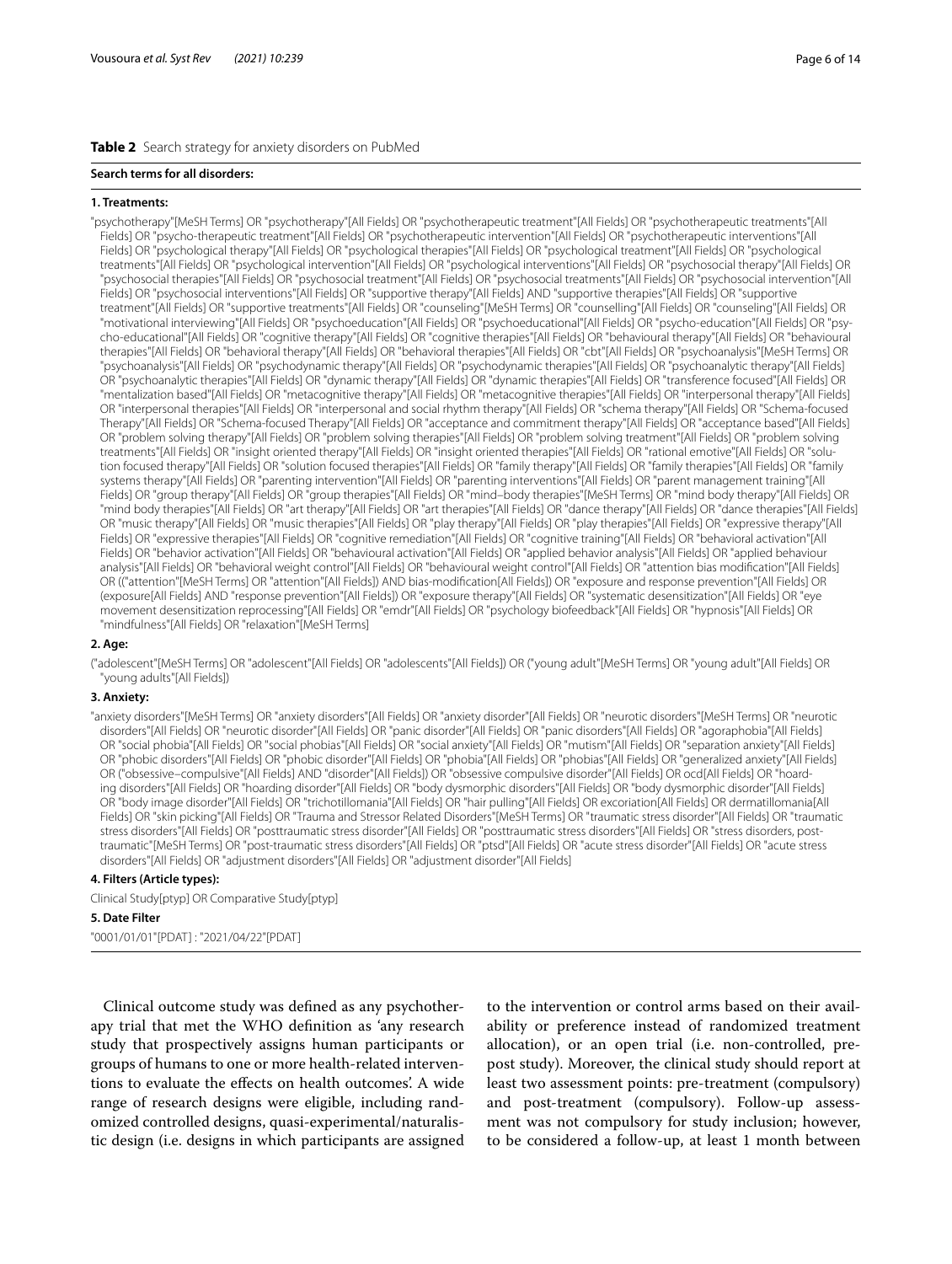# <span id="page-6-0"></span>**Table 3** Search strategy for anxiety disorders on PSycINFO

# **1. adolescen\*.mp**

2. young adult\*.mp

3. 1 or 2

- 4. psychotherap\*.mp. or exp PSYCHOTHERAPY/
- 5. Psychotherapeutic treatment\*.mp
- 6. Psychotherapeutic intervention\*.mp
- 7. Psychological therap\*.mp
- 8. Psychological treatment\*.mp
- 9. Psychological intervention\*.mp
- 10. Psychosocial therap\*.mp. [mp=title, abstract, heading word, table of contents, key concepts, original title, tests & measures]
- 11. Psychosocial treatment\*.mp
- 12. Psychosocial intervention\*.mp
- 13. Supportive therap\*.mp. [mp = title, abstract, heading word, table of contents, key concepts, original title, tests & measures]
- 14. Supportive treatment\*.mp
- 15. Counselling.mp
- 16. exp COUNSELING/ or counseling.mp
- 17. exp Motivational Interviewing/ or Motivational interviewing.mp
- 18. exp PSYCHOEDUCATION/ or Psychoeducation\*.mp
- 19. 4 or 5 or 6 or 7 or 8 or 9 or 10 or 11 or 12 or 13 or 14 or 15 or 16 or 17 or 18
- 20. cognitive therap\*.mp. or exp Cognitive Therapy/
- 21. Cognitive analytic therap\*.mp. [mp=title, abstract, heading word, table of contents, key concepts, original title, tests & measures]
- 22. Behavioral therap\*.mp. or exp Cognitive Behavior Therapy/
- 23. Behavioural therap\*.mp. [mp=title, abstract, heading word, table of contents, key concepts, original title, tests & measures]
- 24. CBT.mp
- 25. Psychoanalysis.mp. or exp PSYCHOANALYSIS/
- 26. Psychodynamic therap\*.mp
- 27. Psychoanalytic therap\*.mp
- 28. Dynamic therap\*.mp. [mp=title, abstract, heading word, table of contents, key concepts, original title, tests & measures]
- 29. Transference focused.mp
- 30. Mentalization based.mp
- 31. Metacognitive therap\*.mp. [mp=title, abstract, heading word, table of contents, key concepts, original title, tests & measures]
- 32. Interpersonal therap\*.mp. or exp Interpersonal Psychotherapy/
- 33. (Interpersonal and social rhythm therap\*).mp. [mp = title, abstract, heading word, table of contents, key concepts, original title, tests & measures]
- 34. exp Schema Therapy/ or Schema therap\*.mp
- 35. Schema-focused therap\*.mp. [mp=title, abstract, heading word, table of contents, key concepts, original title, tests & measures]
- 36. "Acceptance and Commitment Therap\*".mp. or exp "Acceptance and Commitment Therapy"/
- 37. Acceptance based.mp
- 38. Problem solving therap\*.mp. [mp=title, abstract, heading word, table of contents, key concepts, original title, tests & measures]
- 39. Problem solving treatment\*.mp. [mp=title, abstract, heading word, table of contents, key concepts, original title, tests & measures]
- 40. exp Insight Therapy/ or Insight oriented therap\*.mp
- 41. exp Rational Emotive Behavior Therapy/ or Rational emotive.mp
- 42. exp Solution Focused Therapy/ or Solution focused.mp
- 43. Family therap\*.mp. or exp Family Therapy/
- 44. Family systems therap\*.mp. [mp=title, abstract, heading word, table of contents, key concepts, original title, tests & measures]
- 45. exp Family Intervention/ or exp Parent Training/ or Parenting intervention\*.mp
- 46. Parent management training.mp
- 47. Group therap\*.mp. or exp Group Psychotherapy/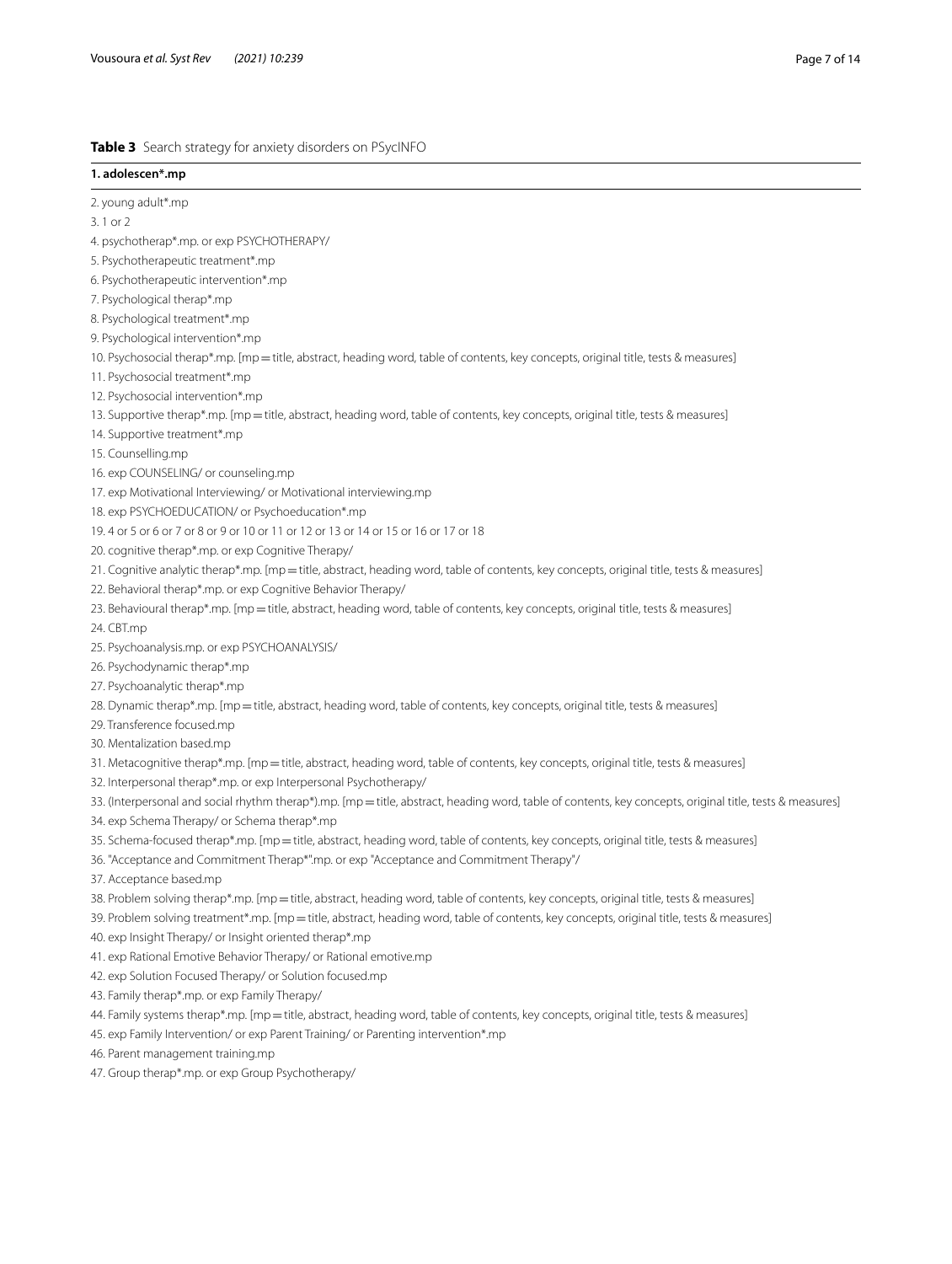# **Table 3** (continued)

| 1. adolescen*.mp                                                                                                                                                                                                |
|-----------------------------------------------------------------------------------------------------------------------------------------------------------------------------------------------------------------|
| 48. exp Mind Body Therapy/ or Mind-Body Therap*.mp                                                                                                                                                              |
| 49. exp Art Therapy/ or Art Therap*.mp                                                                                                                                                                          |
| 50. Dance Therap*.mp. or exp Dance Therapy/                                                                                                                                                                     |
| 51. Music Therap*.mp. or exp Music Therapy/                                                                                                                                                                     |
| 52. Play Therap*.mp. or exp Creative Arts Therapy/                                                                                                                                                              |
| 53. exp Expressive Psychotherapy/ or Expressive therap*.mp                                                                                                                                                      |
| 54. 20 or 21 or 22 or 23 or 24 or 25 or 26 or 27 or 28 or 29 or 30 or 31 or 32 or 33 or 34 or 35 or 36 or 37 or 38 or 39 or 40 or 41 or 42 or 43 or 44 or 45 or<br>46 or 47 or 48 or 49 or 50 or 51 or 52 or 53 |
| 55. Cognitive remediation.mp                                                                                                                                                                                    |
| 56. Cognitive training.mp                                                                                                                                                                                       |
| 57. Behavioral activation*.mp                                                                                                                                                                                   |
| 58. Behavioural activation*.mp                                                                                                                                                                                  |
| 59. Behavior activation*.mp                                                                                                                                                                                     |
| 60. Behavioral weight control*.mp                                                                                                                                                                               |
| 61. Behavioural weight control*.mp                                                                                                                                                                              |
| 62. exp Behavior Modification/ or exp Behavior Analysis/ or Applied behavior analysis.mp                                                                                                                        |
| 63. exp Behavior Therapy/ or Applied behaviour analysis.mp                                                                                                                                                      |
| 64. Attention bias modification.mp                                                                                                                                                                              |
| 65. "Exposure and response prevention*".mp                                                                                                                                                                      |
| 66. exposure therap*.mp. or exp Exposure Therapy/                                                                                                                                                               |
| 67. exp Systematic Desensitization Therapy/ or Systematic Desensitization.mp                                                                                                                                    |
| 68. exp Eye Movement Desensitization Therapy/ or Eye movement desensitization reprocessing.mp                                                                                                                   |
| 69. EMDR.mp                                                                                                                                                                                                     |
| 70. Psychology biofeedback.mp                                                                                                                                                                                   |
| 71. Hypnosis.mp. or exp HYPNOSIS/                                                                                                                                                                               |
| 72. Mindfulness.mp. or exp MINDFULNESS/                                                                                                                                                                         |
| 73. Relaxation.mp. or exp RELAXATION THERAPY/ or exp RELAXATION/                                                                                                                                                |
| 74.55 or 56 or 57 or 58 or 59 or 60 or 61 or 62 or 63 or 64 or 65 or 66 or 67 or 68 or 69 or 70 or 71 or 72 or 73                                                                                               |
| 75.19 or 54 or 74                                                                                                                                                                                               |
| 76. exp Anxiety Disorders/ or anxiety disorder*.mp                                                                                                                                                              |
| 77. exp Neurosis/ or neurotic disorder*.mp                                                                                                                                                                      |
| 78. exp Panic Disorder/ or panic disorder*.mp                                                                                                                                                                   |
| 79. agoraphobi*.mp. or exp Agoraphobia/                                                                                                                                                                         |
| 80. social phobi*.mp. or exp Social Phobia/                                                                                                                                                                     |
| 81. social anxiety.mp. or exp Social Anxiety/                                                                                                                                                                   |
| 82. exp MUTISM/ or exp ELECTIVE MUTISM/ or mutism.mp                                                                                                                                                            |
| 83. separation anxiety.mp. or exp Separation Anxiety/                                                                                                                                                           |
| 84. phobic disorder.mp                                                                                                                                                                                          |
| 85. phobi*.mp. or exp PHOBIAS/                                                                                                                                                                                  |
| 86. exp Generalized Anxiety Disorder/ or generalized anxiety.mp                                                                                                                                                 |
| 87. exp Obsessive Compulsive Disorder/ or obsessive compulsive.mp                                                                                                                                               |
| 88. ocd.mp                                                                                                                                                                                                      |
| 89. hoarding.mp. or exp HOARDING DISORDER/                                                                                                                                                                      |
| 90. exp Body Dysmorphic Disorder/ or body dysmorphic disorder*.mp                                                                                                                                               |
| 91. exp Body Image Disturbances/ or Body Image Disorder*.mp                                                                                                                                                     |
| 92. trichotillomania.mp. or exp TRICHOTILLOMANIA/                                                                                                                                                               |
| 93. hair pulling disorder*.mp                                                                                                                                                                                   |
|                                                                                                                                                                                                                 |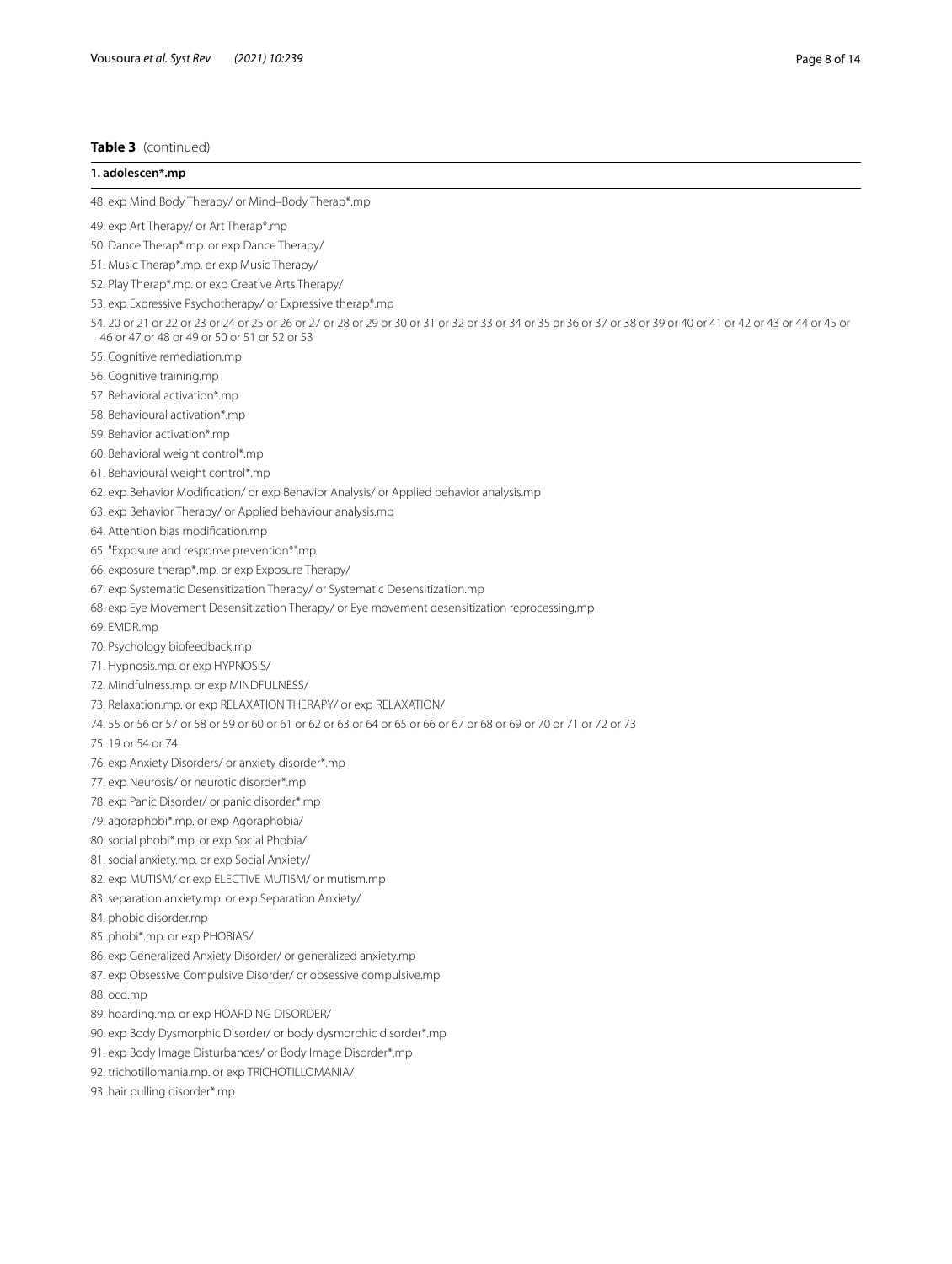#### **Table 3** (continued)

| 1. adolescen*.mp                                                                                                                                                                 |
|----------------------------------------------------------------------------------------------------------------------------------------------------------------------------------|
| 94. excoriation disorder*.mp                                                                                                                                                     |
| 95. dermatillomania.mp                                                                                                                                                           |
| 96. skin picking disorder*.mp                                                                                                                                                    |
| 97. "trauma and Stressor Related Disorder*".mp                                                                                                                                   |
| 98. traumatic stress disorder*.mp                                                                                                                                                |
| 99. exp Posttraumatic Stress Disorder/ or posttraumatic stress disorder*.mp                                                                                                      |
| 100. stress disorder, post-traumatic.mp                                                                                                                                          |
| 101. ptsd.mp                                                                                                                                                                     |
| 102. exp Acute Stress Disorder/ or acute stress disorder*.mp                                                                                                                     |
| 103. exp Adjustment Disorders/ or adjustment disorder*.mp                                                                                                                        |
| 104, 76 or 77 or 78 or 79 or 80 or 81 or 82 or 83 or 84 or 85 or 86 or 87 or 88 or 89 or 90 or 91 or 92 or 93 or 94 or 95 or 96 or 97 or 98 or 99 or 100 or 101<br>or 102 or 103 |
| 105.3 and 75 and 104                                                                                                                                                             |
| 106. limit 105 to (("0200 clinical case study" or "0300 clinical trial" or "0400 empirical study" or 2100 treatment outcome) and (200 adolescence or 320<br>young adulthood)     |

post-treatment and follow-up was necessary for the third assessment point.

Psychotherapeutic interventions were defned as psychotherapy, counselling, and other psychosocial interventions conducted in a dyadic, family, or group therapy setting. We included all bona fide psychotherapies [\[51](#page-13-7)]; additionally, given that members of the research team have expertise with diferent disorder groups, a list of additional psychotherapeutic interventions was compiled and approved by the interdisciplinary research team. We decided against including interventions, such as yoga or dramatherapy, unless they were integrated into a broader psychotherapeutic intervention. To allow for a wide representation of psychotherapeutic interventions, we decided to include non-manualized interventions and we made no a priori inclusion decision regarding the training status of psychotherapy providers.

A more detailed summary of the participants, interventions, comparators, and outcomes considered, as well as the type of studies included according to PICOS strategy, is provided in Table [1](#page-3-0).

Moderators of treatment outcome were defned as variables (a) measured at baseline that (b) interact with treatment to change outcome for each sub-group, and (c) the interaction is related to outcome in the linear model with or without a main efect. Predictors of treatment outcome were defned as (a) baseline variables that (b) afect outcome (signifcant main efect only) but do not interact with the allocated intervention. Both terms have been described in the literature under diferent terminology [[27\]](#page-12-22). To avoid making any assumptions on the defnition of relevant predictors and moderators for treatment outcome in advance, and because these terms are generally not included in keywords or abstracts, we will frst conduct a systematic search to identify eligible outcome studies, and from that pool of clinical studies, predictor and moderator studies will be searched manually.

In our study, treatment outcome was operationalized as (a) changes in symptom scores or remission/response/ recurrence rates (both those pertaining to the main diagnosis and those related to comorbid disorders) or outcomes refecting patients' functional status, such as general wellbeing, distress, coping, emotion regulation, and overall patient welfare (e.g. employment success, social interactions, physical activity, etc.). Psychotherapy process measures (e.g. therapeutic alliance), therapyrelated outcomes (e.g. compliance to treatment, satisfaction with treatment, credibility of treatment, motivation for treatment), and attendance and drop-out rates were excluded. Assessment of treatment outcome could be conducted at end-of-treatment and/or follow-up, or during treatment (e.g. repeated measures of symptoms used in a 'slopes-as-outcome' model; early treatment response measured during treatment).

# **Screening procedure**

Screening of studies will be conducted using a three-stage screening process. Stage one will include the screening of all titles and abstracts, performed independently by two researchers for each diagnostic group. During stage two, the pair of researchers will independently screen each full-text article. Any discrepancies in the screening of titles/abstracts and full-text articles will be resolved via discussion between the pair until consensus is reached, and when necessary, a third reviewer (senior rater; SP) will be called in adjudicate. In the event that a full-text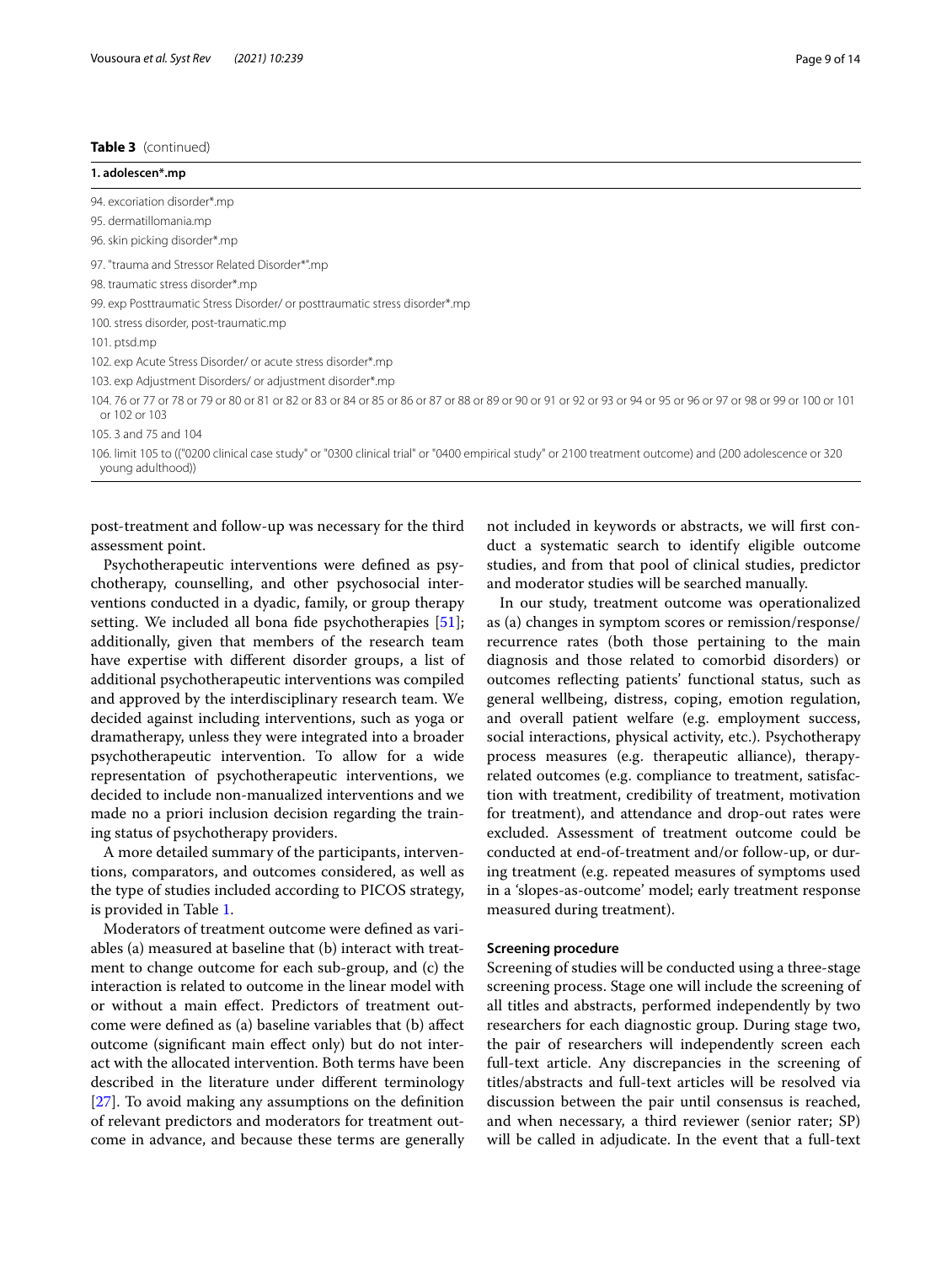article is not available in the databases the research team had access to, the researchers will contact the corresponding authors.

In the fnal, third step, the eligible outcome studies will be screened for predictors and moderators of treatment outcome. The pair of raters will independently screen eligible studies for candidate predictors and moderators and will reach a consensus on which relevant studies should be included. Eligible predictor/moderator variables are to be included in the proposed study, as long as they are assessed pre-randomization and do not change as a response to treatment [[52](#page-13-8)]. All pairs of coders have received extensive training in the identifcation and extraction of predictors and moderators and all pairs are using the same pre-agreed codebook. To further ensure integrity and accuracy of coding, a random sample will be extracted for each disorder group and two senior raters (SP and EV) will assess the reproducibility of the data.

#### **Data extraction and coding**

Relevant data will be extracted using a data extraction sheet designed for this systematic review. We plan to extract data from the fnal list of included studies in the following categories:

(1) Identifcation of the study, article title, journal title, authors, publication year, host institution of the study (hospital, university, research centre, single institution, multicentre study), country, target population.

(2) Sample characteristics: sample size, gender; age, race; diagnostic procedures and measures; sample type (i.e. in-patient, out-patient, school, community, or others).

(3) Methodological characteristics: study design information regarding randomization and control condition, intervention groups and controls; size (control and intervention); and length of follow-up.

(4) Predictor and moderators: potential predictors and moderators assessed, operationalization and measurement of each candidate variable, direction of relationship between predictor/moderator and outcome, results of predictor and moderation efect analyses.

Predictors and moderator variables will be further coded based on the structure found in Knopp et al. [[40](#page-12-34)] as (a) non-specifc *predictors* of outcome, if the main efect of a predictor on outcome was assessed for the sample as a whole; and (b) *moderators*, if the efect of the baseline variable on outcome was assessed through a direct test of the interaction between the baseline variable and the intervention(s). Variables identifed through the splitting of the data into groups will be coded as predictors of outcome. Several strategies for such subgroup analysis can be found in the literature (see  $[40]$ ). One approach includes assessing the main efect of a predictor on outcome only for the treatment or control group. Another approach is to select patients from the treatment and control groups based on a baseline characteristic and compare intervention with control patients within that subgroup (for example, comparing the efficacy of intervention vs. control among male participants). Another possibility is to split the overall sample into two groups and look at the efect of the predictor on outcomes for both groups separately (e.g. splitting the sample into those with and without comorbid mental disorders and assessing outcomes for both groups separately).

For data extraction, a minimum of two independent reviewers will extract and summarize the data from each included study. Two senior coders (SP and EV) will select a random sample of extracted data for quality check. If the outcome data in the original article is unclear, the corresponding author will be contacted via email for clarifcation.

# **Quality assessment**

The Mixed Methods Appraisal Tool (MMAT) [[53](#page-13-9)] will be used to estimate the possible sources of bias and to evaluate the overall study quality. The MMAT is a critical appraisal tool developed to evaluate the methodological quality of empirical studies. Initially developed in 2006, the tool has undergone signifcant revisions in 2018 and has adequate reliability and validity [\[54](#page-13-10)]. In its latest version, it includes a total of 25 criteria and 2 screening questions (8), appraising fve diferent categories of study designs: (a) qualitative, (b) randomized controlled trial, (c) non-randomized, (d) quantitative descriptive, and (e) mixed methods studies. Each study design category is evaluated based on fve core criteria and each criterion is rated on a scale of 'yes', 'no', and 'can't tell'. The MMAT tool was chosen on the basis that it allows to assess the quality of diferent types of studies, including qualitative research, randomized controlled trials, non-randomized studies, quantitative descriptive studies, and mixed methods studies. Given the variety of research design methodologies across included studies, the MMAT tool will provide a comprehensive, yet comparable appraisal of risk of bias across studies with diferent methodologies. Two independent reviewers will perform the risk of bias assessment and disagreements will be discussed and resolved by reaching consensus. A review-level narrative summary of the risk of bias will also be provided.

To assess the quality of predictors and moderators, we will employ the criteria developed by Pincus et al.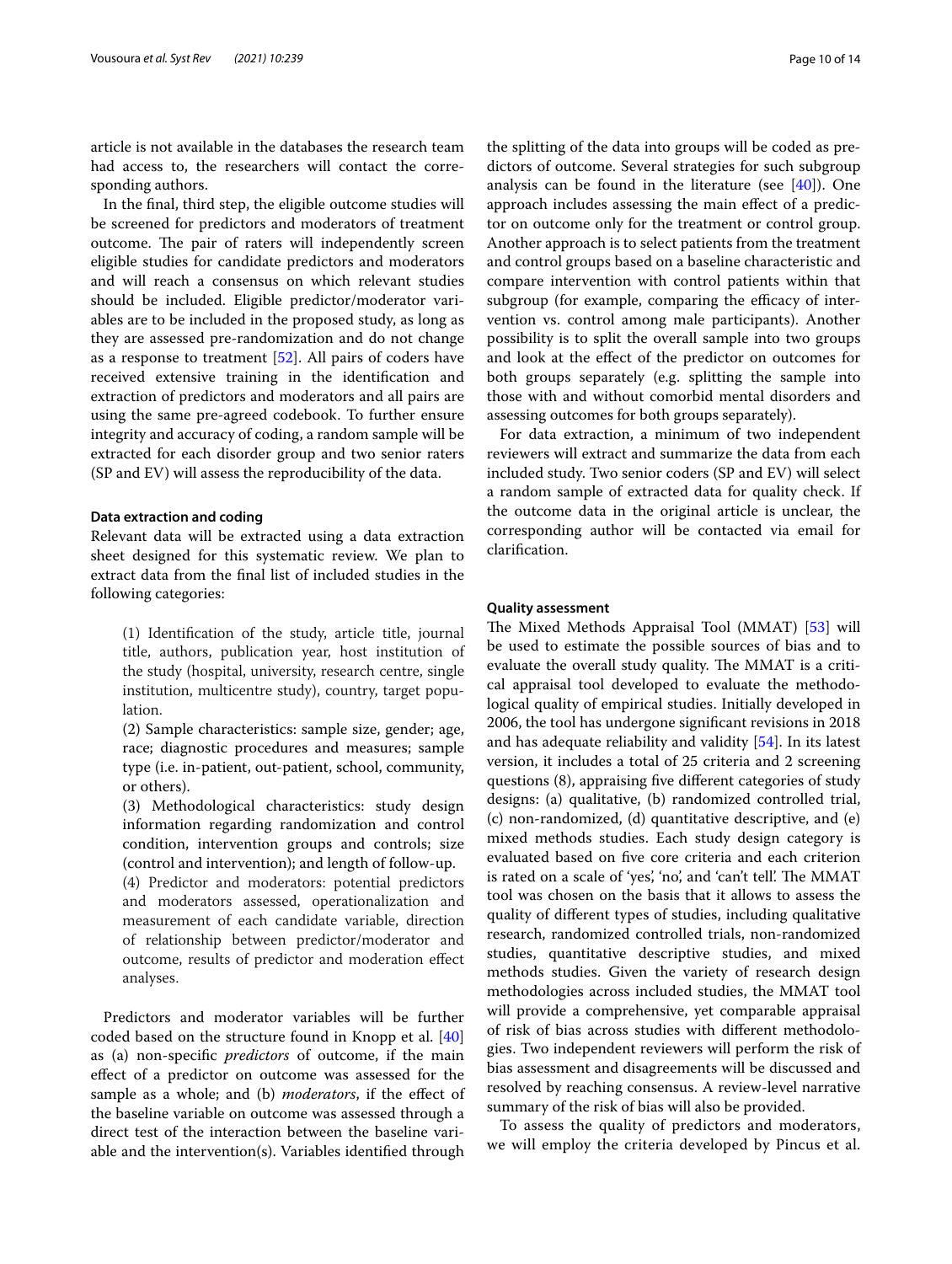$[55]$  $[55]$  $[55]$ , van Hoorn et al.  $[56]$ , and Sun et al.  $[57]$  $[57]$ , implemented in the study by Knopp et al.  $[40]$  $[40]$  $[40]$ . These include the following: (a) predictor and moderator variables are assessed through a validated assessment tool (i.e. published evidence to support adequate psychometric properties of the assessment or instrument used for the target population, non-applicable for non-psychometric variables); (b) predictor and moderator variables are a stratifcation factor at randomization; (c) fewer than fve predictors tested in the model; (d) predictor and moderator variables tested through a priori hypothesis of anticipated efects (as evidenced by a clearly stated hypothesis in the study or a published protocol of the study); (e) for moderator variables, analysis of direct test of interaction between moderator and treatment type is conducted. Each predictor/moderator variable will be evaluated for the above-mentioned criteria with 'yes', 'no', 'no sufficient information', and 'not applicable'. As advised by van Hoorn and colleagues [[56](#page-13-12)], quality appraisal of predictors and moderators will not yield a total numeric score, but an overall qualitative assessment.

## **Data analysis**

The final stage of the systematic review will be a data synthesis of the diferent predictors and moderators of outcomes of psychotherapeutic interventions in YP. Due to our wide inclusion criteria, we anticipate to obtain high heterogeneity across studies; we will thereby conduct a narrative synthesis of extracted data, a method that has been carried out in similar studies [\[40](#page-12-34), [58\]](#page-13-14). To account for the signifcant developmental variation within this wide age group, data will be analysed separately for adolescents (12–18 years) and young adults (19–30 years).

Based on previous research, we anticipate that predictor and moderator variables may fall within the following putative, broad categories: (a) sociodemographic variables (gender, age, race, living situation), (b) clinical variables (i.e. baseline symptom severity, onset of mental disorder, comorbid symptomatology), (c) psychological variables (i.e. emotions, personality traits, cognition), and (d) family-related variables (i.e. family environment, relations, communication style). The final grouping and synthesis of predictors and moderators will be determined after we collect the data. Depending on the nature of our fndings, our plan is to conduct transdiagnostic and disorder-focused reviews. The reporting of these systematic reviews will be guided by the standards of the Preferred Reporting Items for Systematic Review and Meta-Analysis (PRISMA) 2020 Statement [[59](#page-13-15)].

## **Discussion**

The study protocol for assessing predictors and moderators of treatment outcome in psychotherapeutic interventions of adolescents and adults aged 12–30 years has been described above. The key strength of this protocol is that it can easily be reproduced and used to facilitate the structuring of other systematic reviews. The protocol was carefully discussed by an interdisciplinary team of early career and senior clinical academics and practitioners, including psychologists, psychiatrists, and a neurologist. They come from diverse psychotherapeutic backgrounds, including cognitive-behavioural, psychodynamic/psychoanalytic, integrative, interpersonal, family therapy/systemic, humanistic/existential, and experiential approaches. The team is composed of researchers from a range of European countries mastering a wide range of languages, which allows a wider selection of studies to be included. The search strategy and protocol have been continuously discussed with experts outside this research team to further improve the quality of the study.

The review is based on state-of-the-art review methods. The PICOS strategy  $[50]$  $[50]$  was used to specify the research question and guided the forming of the search strings for this systematic review, and the PubMed and PsycINFO electronic databases were used for the literature search. The review was based on the PRISMA guidelines [\[49](#page-13-5)], with initial independent selection of papers by a minimum of two researchers followed by a consensual fnal selection aided by advice from external experts when required. The Mixed Methods Appraisal Tool will be used for the rating of bias of studies identifed and the review was registered within PROSPERO (CRD42020166756).

Given the strengths of this protocol, future studies aiming to develop systematic reviews could use this protocol as a guideline for formulating the research question, search strings, data extraction, critical appraisal, data synthesis, and reporting of results. By extracting a large amount of data from each study, we hope to shed a light on commonly overlooked study characteristics, particularly sociodemographic information and information on the study setting. By including non-randomized and noncontrolled studies, the review provides information on a wide range of psychotherapeutic interventions and disorders, which have only been subjected to a limited amount of research. By including self-report measures as well as semi-structured clinical interviews to determine the clinical status of participants, we allowed for a wider more inclusive selection of studies, as for several disorders (e.g. substance use disorders, personality disorders) diagnostic criteria may not always be sensitive enough to capture pathology in youth.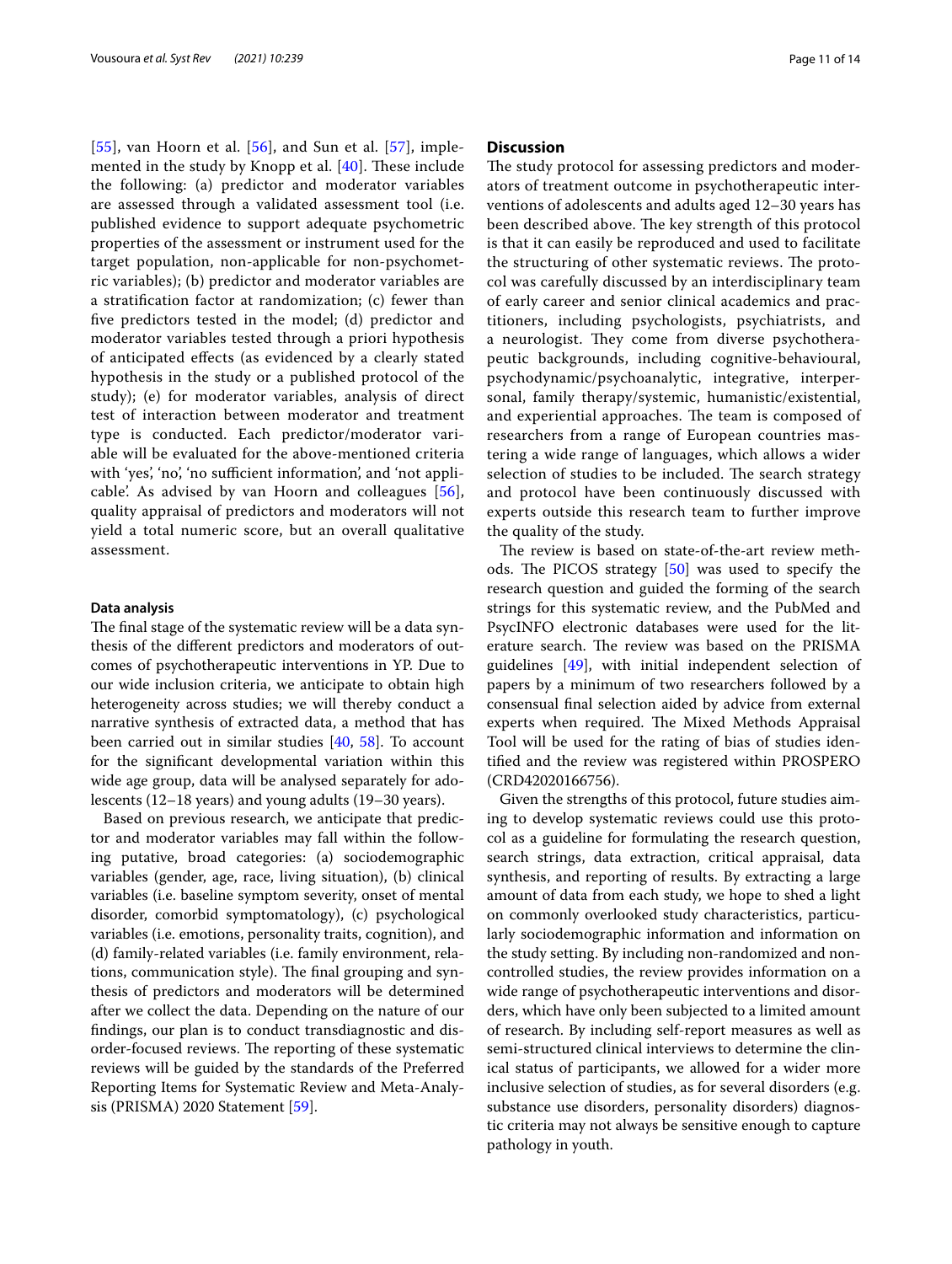Our overarching aim is to map and synthesize the extant literature, generate hypotheses about predictors and moderators that have not been tested in methodologically robust designs, and offer concrete recommendations for future research based on current methodological limitations. Our study may thereby provide information that can be of interest to several stakeholder groups, such as YP and their families, psychologists, clinicians, school counsellors, and policymakers, as well as providing an impetus for further studies of less explored treatment approaches.

One of the limitations of this study is our age inclusion criterion of 12–30 years will result in several outcome studies for children with typical age below 12 being excluded from the investigation. Such exclusion may be more pronounced for neurodevelopmental disorders, such as autism, attention deficit hyperactivity disorder, oppositional defant disorder, and conduct disorder. In addition, the wide inclusion criteria employed in our study regarding participants' age range, the research design of clinical outcome studies, and the clinical diagnostic procedures will likely result in high heterogeneity across studies. We plan to overcome this limitation by conducting subgroup analyses to allow for diferentiation of studies based on research designs and other characteristics. Once we gather all relevant predictors and moderators, we will conduct a thematic grouping in ways that will allow us to draw meaningful conclusions. We anticipate that our study will yield multiple systematic reviews, given the wide heterogeneity of our anticipated results.

Despite these limitations, to our knowledge, this is the frst systematic attempt to map the current knowledge base on factors infuencing the efectiveness of psychotherapeutic interventions in YP.

#### **Abbreviations**

COST: European Cooperation in Science and Technology; MeSH: Medical Subject Heading; MMAT: Mixed Methods Appraisal Tool; PICOS: The population, intervention, comparison, outcome, and study design (PICOS) strategy; PRISMA: Preferred Reporting Items for Systematic Reviews and Meta-Analyses; TREATme: European Network on Individualised Psychotherapy Treatment of Young People with Mental Disorders.

## **Supplementary Information**

The online version contains supplementary material available at [https://doi.](https://doi.org/10.1186/s13643-021-01788-1) [org/10.1186/s13643-021-01788-1](https://doi.org/10.1186/s13643-021-01788-1).

<span id="page-11-3"></span>**Additional fle 1.** PRISMA-P 2015 Checklist.

#### **Acknowledgements**

The authors would like to thank prof. Dr. Pim Cuijpers, prof. Dr. Marcus Huibers, and Dr. Eirini Karyotaki for their valuable training in systematic reviews and meta-analyses. We also thank information specialists Katri Larmo and Tiina Heino from Terkko Medical Campus Library at the University of Helsinki for their help in forming the search strings for the databases.

#### **Authors' contributions**

RU and SP conceived the original idea; all authors participated in the planning and design of the study protocol. VG, with the assistance of SP and EV, developed the search strategy; VG and EV planned the data extraction. BTT, VG, and EV developed the eligibility criteria. IRP and EV developed the quality assessment plan. EV wrote the frst draft, and NC, AS, LJGL, HLS, TP, VG, and SP provided critical insights into the manuscript. All authors have approved and contributed to the fnal written manuscript.

#### **Funding**

This article is based upon work from COST Action CA16102, European Network on Individualized Psychotherapy Treatment of Young People with Mental Disorders (TREATme) supported by COST (European Cooperation in Science and Technology; <https://www.cost.eu/>).

#### **Availability of data and materials**

The dataset is stored in a protected data repository at the University of Copenhagen and can be accessed by requesting it from the frst (EV) or the last author (SP). After publishing the systematic reviews, the dataset will be published in a public, open access data repository and will be also uploaded as [supplementary information.](#page-11-3)

#### **Declarations**

#### **Ethics approval and consent to participate** Not applicable.

#### **Consent for publication**

Not applicable.

#### **Competing interests**

The authors declare that they have no competing interests.

#### **Author details**

<sup>1</sup> Department of Psychology, American College of Greece - Deree, 6 Gravias Street GR-153 42 Aghia Paraskevi, Athens, Greece. <sup>2</sup> First Department of Psychiatry, Medical School, National and Kapodistrian University of Athens, Eginition Hospital, 74 Vas. Sofias Ave, 11528 Athens, Greece. <sup>3</sup> Department of Psychology and Logopedics, Faculty of Medicine, University of Helsinki, Helsinki, Finland. 4 West University of Timisoara, Timișoara, Romania.<sup>5</sup> Mental Health Services, Attard, Malta. <sup>6</sup>University of Malta, Msida, Malta. <sup>7</sup> Department of Psychology, University of Jaen, Jaén, Spain. <sup>8</sup> Laboratory of Cognitive Clinical Sciences, Department of Psychology, University of Bucharest, Bucharest, Romania. <sup>9</sup>Sigmund Freud University Vienna, Vienna, Austria. <sup>10</sup>Medizinische Universität Wien, Vienna, Austria. 11Centro Internazionale Disturbi Di Apprendimento Attenzione E Iperattività, Milan, Italy. 12Faculty of Psychology and Educational Sciences, University of Geneva, Geneva, Switzerland. <sup>13</sup>Research Department of Clinical, Educational and Health Psychology, University College London, London, UK. 14Macedonian Academy of Sciences and Arts, Skopje, North Macedonia. 15Faculty of Psychology and Education Sciences, University of Porto, Porto, Portugal. <sup>16</sup>Institute of Clinical Medicine, University of Oslo, Oslo, Norway. 17Department of Psychiatry, Diakonhjemmet Hospital, Oslo, Norway. <sup>18</sup>Department of Psychology, University of Copenhagen, Copenhagen, Denmark.

#### Received: 16 September 2020 Accepted: 2 August 2021 Published online: 30 August 2021

#### **References**

- <span id="page-11-0"></span>Leebens PK, Williamson ED. Developmental psychopathology. Child Adolesc Psychiatr Clin N Am. 2017;26:143–56. [https://doi.org/10.1016/j.](https://doi.org/10.1016/j.chc.2016.12.001) [chc.2016.12.001](https://doi.org/10.1016/j.chc.2016.12.001).
- <span id="page-11-1"></span>2. Roisman GI, Masten AS, Coatsworth JD, Tellegen A. Salient and emerging developmental tasks in the transition to adulthood. Child Dev. 2004;75:123–33. [https://doi.org/10.1111/j.1467-8624.2004.00658.x.](https://doi.org/10.1111/j.1467-8624.2004.00658.x)
- <span id="page-11-2"></span>3. Arnett JJ. Emerging adulthood: a theory of development from the late teens through the twenties. Am Psychol Assoc. 2000;55:469–80.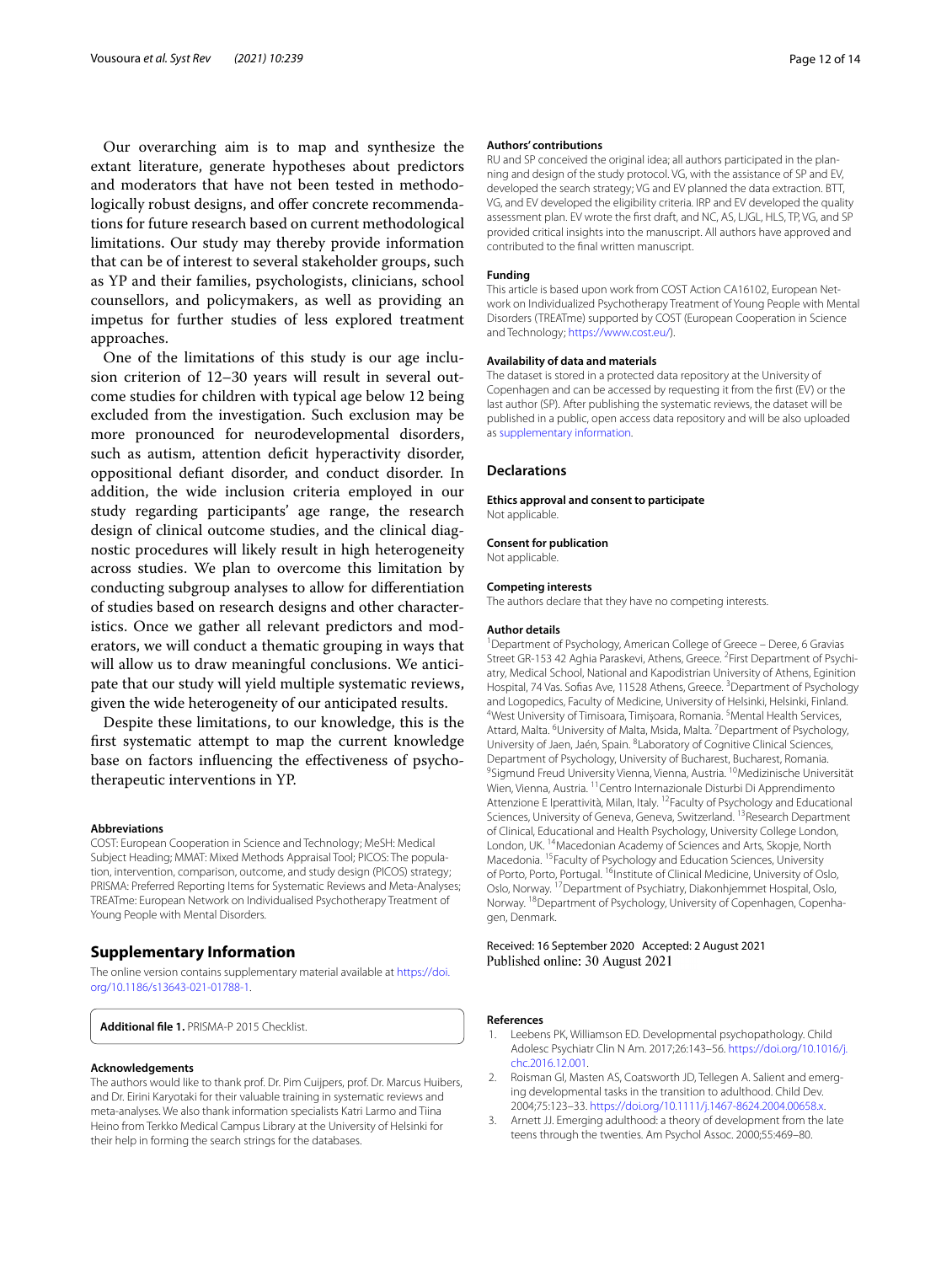- <span id="page-12-0"></span>4. Kessler RC, Berglund P, Demler O, Jin R, Merikangas KR, Walters EE. Lifetime prevalence and age-of-onset distributions of DSM-IV disorders in the National Comorbidity Survey Replication. Arch Gen Psychiatry. 2005;62:593–602 ([http://archpsyc.ama-assn.org/cgi/content/abstract/](http://archpsyc.ama-assn.org/cgi/content/abstract/62/6/593) [62/6/593\)](http://archpsyc.ama-assn.org/cgi/content/abstract/62/6/593).
- <span id="page-12-1"></span>5. Kessler RC, Amminger GP, Aguilar-Gaxiola S, Alonso J, Lee S, Ustun TB. Age of onset of mental disorders: a review of recent literature. Curr Opin Psychiatry. 2007;20:359–64 ([http://journals.lww.com/00001504-20070](http://journals.lww.com/00001504-200707000-00010) [7000-00010\)](http://journals.lww.com/00001504-200707000-00010).
- <span id="page-12-2"></span>6. Costello EJ, Mustillo S, Erkanli A, Keeler G, Angold A. Prevalence and development of psychiatric disorders in childhood and adolescence. Arch Gen Psychiatry. 2003;60:837 [\(http://archpsyc.jamanetwork.com/artic](http://archpsyc.jamanetwork.com/article.aspx?doi=10.1001/archpsyc.60.8.837) le.aspx?doi=[10.1001/archpsyc.60.8.837](http://archpsyc.jamanetwork.com/article.aspx?doi=10.1001/archpsyc.60.8.837)).
- <span id="page-12-3"></span>7. Kessler RC, Avenevoli S, Costello EJ, Georgiades K, Green JG, Gruber MJ, et al. Prevalence, persistence, and sociodemographic correlates of DSM-IV disorders in the National Comorbidity Survey Replication Adolescent Supplement. Arch Gen Psychiatry. 2012;69:372–80.
- <span id="page-12-4"></span>8. Wittchen HU, Jacobi F, Rehm J, Gustavsson A, Svensson M, Jönsson B, et al. The size and burden of mental disorders and other disorders of the brain in Europe 2010. Eur Neuropsychopharmacol. 2011;21:655–79l (<https://linkinghub.elsevier.com/retrieve/pii/S0924977X11001726>).
- <span id="page-12-5"></span>9. Gore FM, Bloem PJN, Patton GC, Ferguson J, Joseph V, Coffey C, et al. Global burden of disease in young people aged 10–24 years: a systematic analysis. Lancet. 2011;377:2093–102.
- 10. Erskine HE, Moffitt TE, Copeland WE, Costello EJ, Ferrari AJ, Patton G, et al. A heavy burden on young minds: the global burden of mental and substance use disorders in children and youth. Psychol Med. 2015;45:1561–3.
- <span id="page-12-6"></span>11. World Health Organisation. Health for the world's adolescents – a second chance in the second decade. Geneva: World Health Organization; 2014.
- <span id="page-12-7"></span>12. World Health Organization. Adolescent mental health. 2019; [https://](https://www.who.int/news-room/fact-sheets/detail/adolescent-mental-health) [www.who.int/news-room/fact-sheets/detail/adolescent-mental-health](https://www.who.int/news-room/fact-sheets/detail/adolescent-mental-health)
- <span id="page-12-8"></span>13. Patton GC, Coffey C, Romaniuk H, Mackinnon A, Carlin JB, Degenhardt L, et al. The prognosis of common mental disorders in adolescents: a 14-year prospective cohort study. Lancet. 2014;383:1404–11.
- <span id="page-12-9"></span>14. Wykes T, Haro JM, Belli SR, Obradors-Tarragó C, Arango C, Ayuso-Mateos JL, et al. Mental health research priorities for Europe. Lancet Psychiatry. 2015;2(11):1036–42. [https://doi.org/10.1016/S2215-0366\(15\)00332-6.](https://doi.org/10.1016/S2215-0366(15)00332-6)
- <span id="page-12-10"></span>15. McGorry PD, Purcell R, Hickie IB, Jorm AF. Investing in youth mental health is a best buy. Med J Aust. 2007;187(7):S5. [https://doi.org/10.5694/j.](https://doi.org/10.5694/j.1326-5377.2007.tb01326.x) [1326-5377.2007.tb01326.x.](https://doi.org/10.5694/j.1326-5377.2007.tb01326.x)
- <span id="page-12-11"></span>16. Patel VH, Flisher AJ, Hetrick S, McGorry P. Mental health of young people: a global public-health challenge. Lancet. 2007;369:1302–13. [https://doi.](https://doi.org/10.1016/S0140-6736(07)60368-7) [org/10.1016/S0140-6736\(07\)60368-7.](https://doi.org/10.1016/S0140-6736(07)60368-7)
- <span id="page-12-12"></span>17. Kazdin AE. Psychotherapy for children and adolescents: directions for research and practice. New York: Oxford University Press; 2000.
- <span id="page-12-13"></span>18. Weisz JR, Weiss B, Han SS, Granger DA, Morton T. Efects of psychotherapy with children and adolescents revisited: a meta-analysis of treatment outcome studies. Psychol Bull. 1995;117:450–68.
- <span id="page-12-14"></span>19. Weisz JR, Jensen-Doss A, Hawley KM. Evidence-based youth psychotherapies versus usual clinical care: a meta-analysis of direct comparisons. Am Psychol. 2006;61(7):671–89.<https://doi.org/10.1037/0003-066X.61.7.671>.
- <span id="page-12-15"></span>20. Weisz JR, Huey SJ, Weersing VR. Psychotherapy outcome research with children and adolescents. In: Ollendick TH, Prin RJ, editors. Adv Clin Child Psychol. 20. New; 1998. p. 49–91.
- <span id="page-12-16"></span>21. Groth N, Schultze-Lutter F, Dietrich H, Schimmelmann B, Michel C, Walitza S, et al. A naturalistic and prospective study on preventive interventions in children and adolescents at clinical high risk for psychosis. Early Interv Psychiatry. 2016;10:102 (Available from: [https://boris.unibe.ch/id/eprint/](https://boris.unibe.ch/id/eprint/90673) [90673](https://boris.unibe.ch/id/eprint/90673)).
- <span id="page-12-17"></span>22. Lambert MJ. Outcome in psychotherapy: the past and important advances. Psychotherapy. 2013;50:42–51.
- <span id="page-12-18"></span>23. Jones PJ, Mair P, Kuppens S, Weisz JR. An upper limit to youth psychotherapy beneft? A meta-analytic copula approach to psychotherapy outcomes. Clin Psychol Sci. 2019;7:1434–49. [https://doi.org/10.1177/](https://doi.org/10.1177/2167702619858424) [2167702619858424](https://doi.org/10.1177/2167702619858424).
- <span id="page-12-19"></span>24. Weisz JR, Kuppens S, Ng MY, Eckshtain D, Ugueto AM, Vaughn-Coaxum R, et al. What five decades of research tells us about the effects of youth psychological therapy: a multilevel meta-analysis and implications for science and practice. Am Psychol. 2017;72:79–117.
- <span id="page-12-20"></span>25. Weisz JR, Kuppens S, Ng MY, Vaughn-Coaxum RA, Ugueto AM, Eckshtain D, et al. Are psychotherapies for young people growing

stronger? Tracking trends over time for youth anxiety, depression, attention-deficit/hyperactivity disorder, and conduct problems. Perspect Psychol Sci. 2019;14:216–37. [https://doi.org/10.1177/17456](https://doi.org/10.1177/1745691618805436) [91618805436](https://doi.org/10.1177/1745691618805436).

- <span id="page-12-21"></span>26. Camilleri N, Newbury-Birch D, McArdle P, Stocken DD, Thick T, Le Couteur A. Innovations in practice: a case control and follow-up study of 'hard to reach' young people who suffered from multiple complex mental disorders. Child Adolesc Ment Health. 2017;22(1):49–57. [https://doi.org/](https://doi.org/10.1111/camh.12202) [10.1111/camh.12202](https://doi.org/10.1111/camh.12202).
- <span id="page-12-22"></span>27. Kraemer HC, Wilson GT, Fairburn CG, Agras WS. Mediators and moderators of treatment efects in randomized clinical trials. Arch Gen Psychiatry. 2002;59:877–83.<https://doi.org/10.1001/archpsyc.59.10.877>.
- <span id="page-12-23"></span>28. Zilcha-Mano S. Toward personalized psychotherapy: the importance of the trait-like/state-like distinction for understanding therapeutic change. Am Psychol. 2020 <https://doi.org/10.1037/amp0000629>
- <span id="page-12-24"></span>29. Huibers MJH, Cohen ZD, Lemmens LHJM, Arntz A, Peeters FPML, Cuijpers P, et al. Predicting optimal outcomes in cognitive therapy or interpersonal psychotherapy for depressed individuals using the personalized advantage index approach. PLoS ONE. 2015;10: e0140771. [https://doi.org/10.](https://doi.org/10.1371/journal.pone.0140771) [1371/journal.pone.0140771.](https://doi.org/10.1371/journal.pone.0140771)
- <span id="page-12-25"></span>30. Ng MY, Weisz JR. Annual research review: building a science of personalized intervention for youth mental health. J Child Psychol Psychiatry. 2016;57(3):216–36. <https://doi.org/10.1111/jcpp.12470>.
- <span id="page-12-26"></span>31. Kraemer HC. Messages for clinicians: moderators and mediators of treatment outcome in randomized clinical trials. Am J Psychiatry. 2016;173:672–9.<https://doi.org/10.1176/appi.ajp.2016.15101333>.
- <span id="page-12-27"></span>32. Kraemer HC, Frank E, Kupfer DJ. Moderators of treatment outcomes: clinical, research, and policy importance. JAMA. 2006;296:1286–9. [https://doi.](https://doi.org/10.1001/jama.296.10.1286) [org/10.1001/jama.296.10.1286.](https://doi.org/10.1001/jama.296.10.1286)
- <span id="page-12-28"></span>33. Fernandes BS, Williams LM, Steiner J, Leboyer M, Carvalho AF, Berk M. The new feld of "precision psychiatry." BMC Med. 2017;15:80. [https://doi.org/](https://doi.org/10.1186/s12916-017-0849-x) [10.1186/s12916-017-0849-x](https://doi.org/10.1186/s12916-017-0849-x).
- <span id="page-12-29"></span>34. Cohen ZD, DeRubeis RJ. Treatment selection in depression. Annu Rev Clin Psychol. 2018;14:209–36. [https://doi.org/10.1146/annurev-clinp](https://doi.org/10.1146/annurev-clinpsy-050817-084746) [sy-050817-084746](https://doi.org/10.1146/annurev-clinpsy-050817-084746).
- <span id="page-12-30"></span>35. Lutz W, Rubel JA, Schwartz B, Schilling V, Deisenhofer A-K. Towards integrating personalized feedback research into clinical practice: development of the Trier Treatment Navigator (TTN). Behav Res Ther. 2019;120: 103438. [https://doi.org/10.1016/j.brat.2019.103438.](https://doi.org/10.1016/j.brat.2019.103438)
- <span id="page-12-31"></span>36. Watzke B, Rüddel H, Jürgensen R, Koch U, Kriston L, Grothgar B, et al. Efectiveness of systematic treatment selection for psychodynamic and cognitive–behavioural therapy: randomised controlled trial in routine mental healthcare. Br J Psychiatry. 2010;197:96–105. [https://doi.org/10.](https://doi.org/10.1192/bjp.bp.109.072835) [1192/bjp.bp.109.072835.](https://doi.org/10.1192/bjp.bp.109.072835)
- <span id="page-12-32"></span>37. Moritz S, Stepulovs O, Schröder J, Hottenrott B, Meyer B, Hauschildt M. Is the whole less than the sum of its parts? Full versus individually adapted metacognitive self-help for obsessive-compulsive disorder: a randomized controlled trial. J Obsessive Compuls Relat Disord. 2016;9:107–15. [https://](https://doi.org/10.1016/j.jocrd.2016.04.001) [doi.org/10.1016/j.jocrd.2016.04.001](https://doi.org/10.1016/j.jocrd.2016.04.001).
- <span id="page-12-33"></span>38. Schneider RL, Arch JJ, Wolitzky-Taylor KB. The state of personalized treatment for anxiety disorders: a systematic review of treatment moderators. Clin Psychol Rev. 2015;38:39–54. [https://doi.org/10.1016/j.](https://doi.org/10.1016/j.cpr.2015.02.004) [cpr.2015.02.004.](https://doi.org/10.1016/j.cpr.2015.02.004)
- 39. Cuijpers P, Ebert DD, Acarturk C, Andersson G, Cristea IA. Personalized psychotherapy for adult depression: a meta-analytic review. Behav Ther. 2016;47:966–80. [https://doi.org/10.1016/j.beth.2016.04.007.](https://doi.org/10.1016/j.beth.2016.04.007)
- <span id="page-12-34"></span>40. Knopp J, Knowles S, Bee P, Lovell K, Bower P. A systematic review of predictors and moderators of response to psychological therapies in OCD: do we have enough empirical evidence to target treatment? Clin Psychol Rev. 2013;33:1067–81. <https://doi.org/10.1016/j.cpr.2013.08.008>.
- <span id="page-12-35"></span>41. Knight A, McLellan L, Jones M, Hudson J, Pre-treatment predictors of outcome in childhood anxiety disorders: a systematic review. Psychopathol Rev. 2014;a1:77–129. [https://doi.org/10.5127/pr.034613.](https://doi.org/10.5127/pr.034613)
- 42. Nilsen TS, Eisemann M, Kvernmo S. Predictors and moderators of outcome in child and adolescent anxiety and depression: a systematic review of psychological treatment studies. Eur Child Adolesc Psychiatry. 2013;22:69–87. [https://doi.org/10.1007/s00787-012-0316-3.](https://doi.org/10.1007/s00787-012-0316-3)
- <span id="page-12-36"></span>43. Yap MBH, Pilkington PD, Ryan SM, Jorm AF. Parental factors associated with depression and anxiety in young people: a systematic review and meta-analysis. J Afect Disord. 2014;156:8–23. [https://doi.org/10.1016/j.](https://doi.org/10.1016/j.jad.2013.11.007) [jad.2013.11.007.](https://doi.org/10.1016/j.jad.2013.11.007)